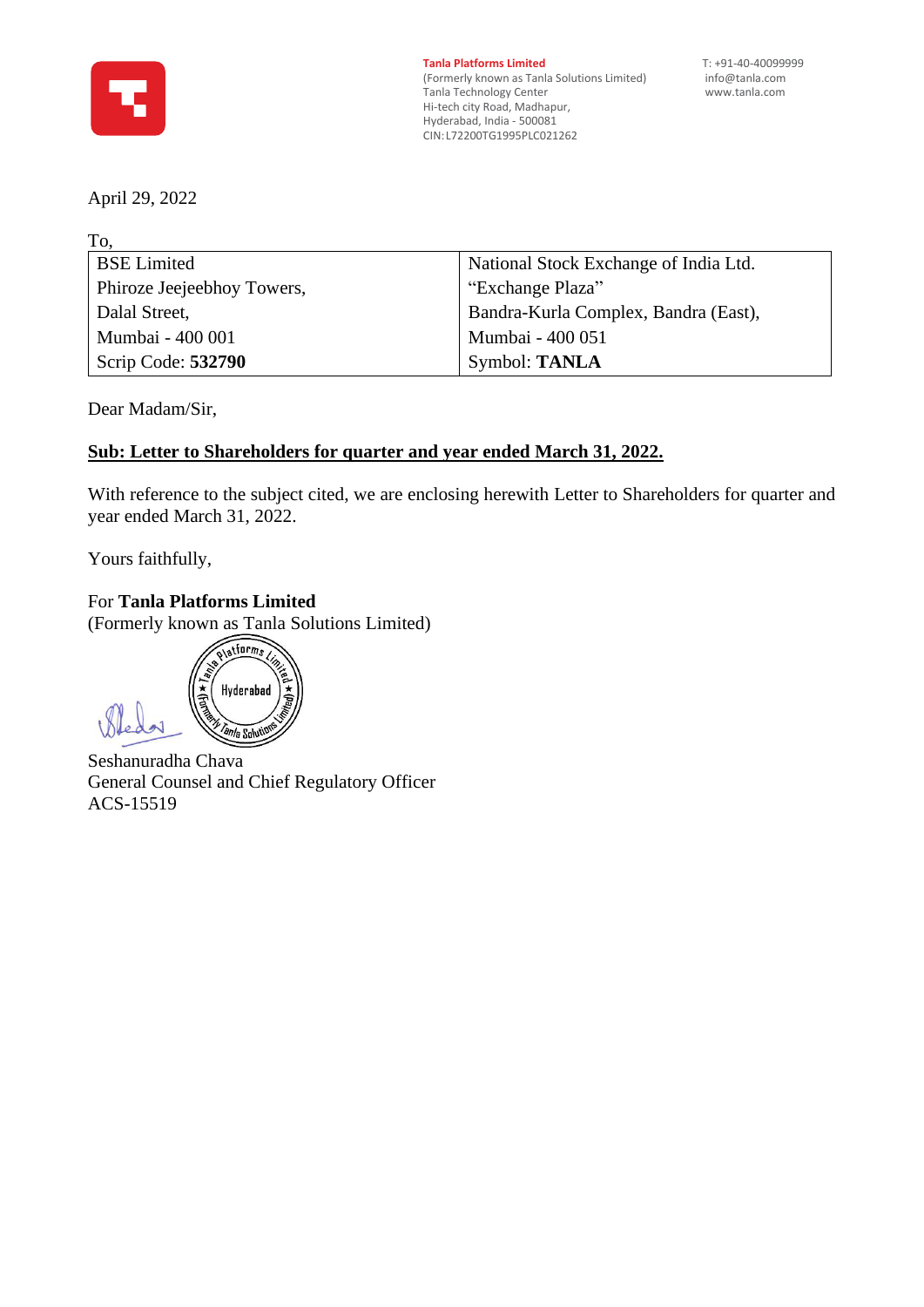# Q4 **TANLA.COM**

## **Year-end report April 2021 - March 2022**

#### **January - March 2022**

- y Revenue increased by 32% year-over-year to ₹8,531 million.
- y Gross profit increased by 38% year-over-year to ₹2,434 million. Gross margin at 28.5%, improved by 126 basis points year-overyear.
- y EBITDA increased by 37% year-over-year to ₹1,841 million. EBITDA at 21.6 %, improved by 91 basis points year- over-year.
- y Profit after tax increased by 37% year-over-year to ₹1,406 million.
- y Earnings per share increased by 37% to ₹10.36.
- y Free cash flow at ₹ 444 million and Cash & Cash Equivalents at ₹ 9,222 million.

#### **April 2021 - March 2022**

- y Revenue increased by 37% year-over-year to ₹ 32, 060 million.
- y Gross profit increased by 57% year-over-year to ₹ 9,080 million. Gross margin at 28.3% and improved by 365 basis points year-overyear.
- y EBITDA increased by 62% year-over-year to ₹ 7,001 million. EBIT-DA at 21.8% and improved by 333 basis points year-over-year.
- Profit after tax increased by 51% year-over-year to ₹ 5,393 million.
- y Earnings per share increased by 57% to ₹ 39.77.
- Free cash flow at ₹ 4,284 million.

"Tanla continues its outstanding track record of growth with revenues going up 6X in the last 6 years. FY22 was a year of financial and business milestones, and we are entering FY23 with strong momentum." - Uday Reddy, Founder Chairman & CEO

#### **Significant events during the quarter**

- Vodafone Idea (Vi) is live on Wisely Network to enhance performance for the entire international messaging traffic from 29 April, 2022.
- y Tanla and Truecaller entered into an exclusive partnership to deliver a distinctive digital experience for business messaging powered by Wisely.
- y Trubloq, our blockchain platform has contributed to 44% decrease in complaints against registered telemarketers since go-live.
- y Dividend of ₹2 per share (200% of face value of ₹1 per share) has been recommended by the board subject to shareholders approval.
- y Tanla was awarded the prestigious MEFFYS award at MWC 2022, Barcelona, in Enterprise Communication category for its pathbreaking Wisely platform.
- y Tanla was awarded at the Global HR Excellence 2022 for successfully Managing Health at Work and Transitioning to Virtual Workplace.
- Tanla has been included in Nifty Alpha Digital 50 index.

#### **Invitation to conference**

Tanla will host a conference call and live webcast to discuss the financial results on 2 May, 2022 at 4.30 PM IST. Watch the presentation at https://www.tanla.com/investors or call.

| India                | $: +912262801141$ |
|----------------------|-------------------|
|                      | $: +912271158042$ |
| United Kingdom       | 08081011573       |
| <b>United States</b> | 18667462133       |
| Hong Kong            | 800964448         |
| Singapore            | 8001012045        |
|                      |                   |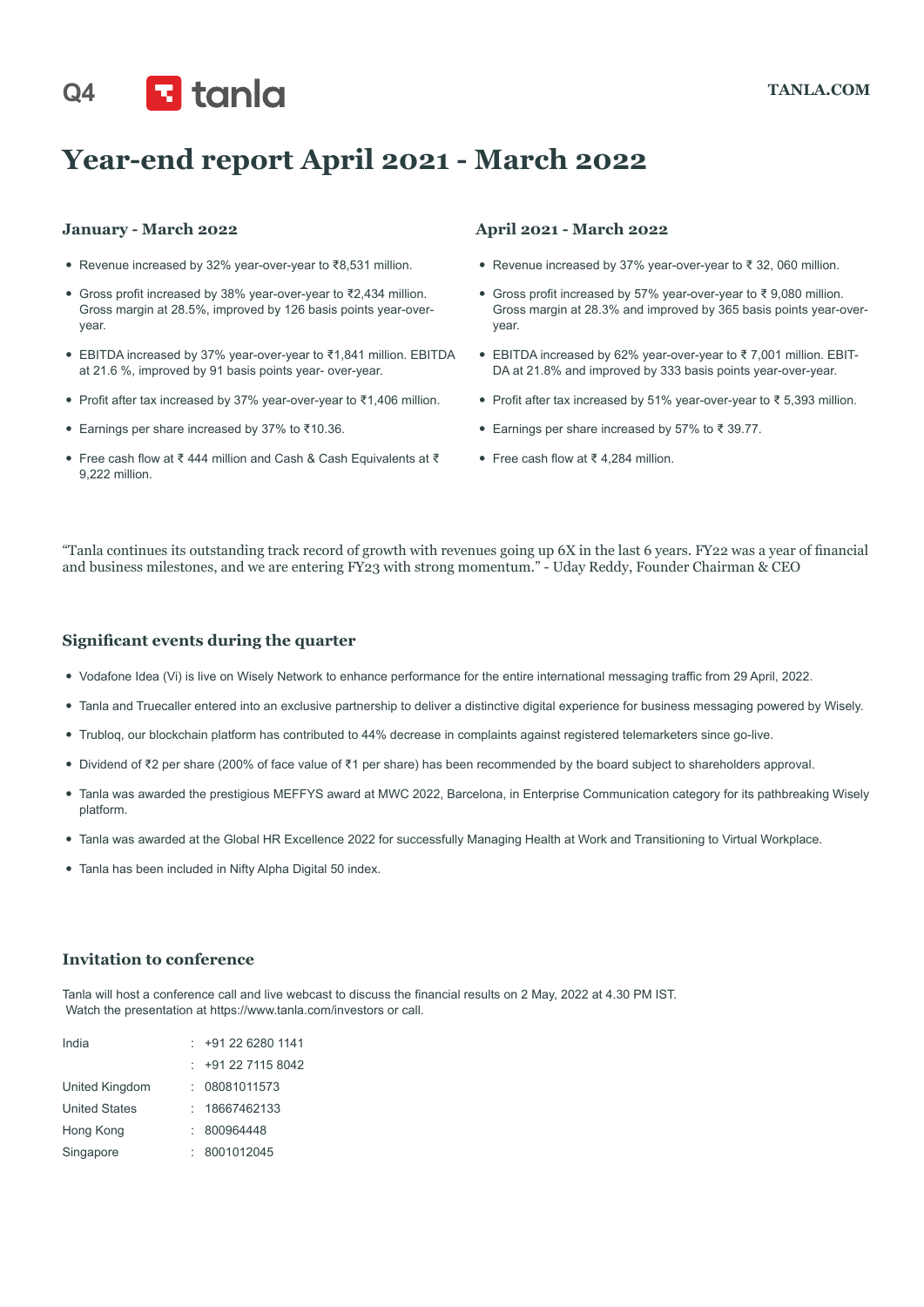### **Message from Chairman**

"What a fabulous year we have had. And we are ending it on a high note – today, Wisely went live with Vodafone Idea Limited (Vi) as part of our multi year exclusive partnership. This is one of the largest deal in CPaaS industry globally. I am very confident that we will be able to showcase the power of Wisely to both enterprises and Vi in the next 60 days.

We are fortunate that FY22 has been filled with milestones like this with most metrics at all time highs. Our Revenues have crossed the ₹30 billion milestone with growth of 37% YoY. Gross Margin is the parameter I track most closely, and it has expanded 365 basis points in FY22, driven by our platform business. Our financial performance is backed by a strong zero-debt balance sheet with cash balance of over ₹9 billion and free cash flow generation of over ₹4 billion

We are operating significantly higher than Rule of 40, at levels which are aspirational for SaaS companies. If we compare our performance with global CPaaS peers like Twillio, Sinch and Ring Central for the quarter ending December 31, 2021 quarter, we are ahead on all parameters like Revenues (35% vs 34% of best-inclass global peer), Efficiency (77% GM to EBITDA conversion vs 25% of best-in-class global peer) and Profitability (EBITDA of 23% vs 4% of best-in-class global peer) except on Gross Margin (29% vs 70% of best-in-class global peer).

Revenues in Q4 grew 32% YoY while Net Income grew 37% YoY.Q4 was in line with expectations, and lower than Q3 due to lower calendar days and higher seasonal spends by our customers in Q3 on promotions around festive season. Q4 was a very exciting quarter from an activity perspective - we announced an exclusive partnership with Truecaller. I am very excited about this partnership as we have an exclusive channel with ~300 million monthly active users to help enterprises engage with users in a secure environment.

I travelled to Mobile World Congress in Barcelona after a break of two years, and it was exhilarating to meet customers and partners in person. I would have personally done around twelve meetings in two days, and I walked away enthused by how much Wisely resonated with all of them.

As I look forward, we are fully geared up to capitalize on the opportunity ahead of us. We came together as a team of over 100 people as part of our Annual Operating Plan in March and the energy in our sessions was contagious. We have come out with new ways of working and looking at our business across 3 dimensions – Organic Growth, New customers addition and New Products revenue streams. We have specialized cross functional teams driving our business and we have ambitious plans.

Organic growth is focused on driving growth with our existing customers by driving wallet share gains on existing products. We have been successful in scaling our customers - our customers giving us more than ₹500 million revenues has almost doubled from 9 to 17.

New customer addition is a major focus - we see a high opportunity with digital natives and other new age companies, and we have a targeted approach to driving strong revenues from new customers.



While we see a lot of momentum in our existing business, we have a separate team driving new products. We have an incredible track record of commercializing platforms of scale. Trubloq is a great example. I am personally driving our very strong innovation engine focused on creating greenfield opportunities for us. Wisely, our flagship platform is seeing adoption across enterprises, telcos and OTT players. Our dedicated team focusing on innovation will be housed in a truly unique customer experience and innovation center in Hyderabad. We are confident that our new products will create new revenue streams with significantly higher gross margin profile.

We are building the business for the long term holistically. We are driving business excellence with best-in-class governance. We are focused on ESG and have big initiatives around education and ecology

In summary, Tanla is unique. We are different from our CPaaS peers. We believe in platforms, we believe in 'build' over 'buy'. We have demonstrated our capability to build at-scale platforms. We believe in driving profitable business. We believe in cash generation and not raising capital. We believe in greenfield opportunities and partnerships. We believe in addressing the entire ecosystem in a secure and compliant manner. Our strategy is working, and the future looks incredibly exciting.

I am excited to see my teams back in office and all of us are excited by the opportunities ahead of us. FY23 will be the year of Wisely.

Thank you for your support."

Hyderabad, 29 April, 2022

Uday Reddy Founder Chairman & CEO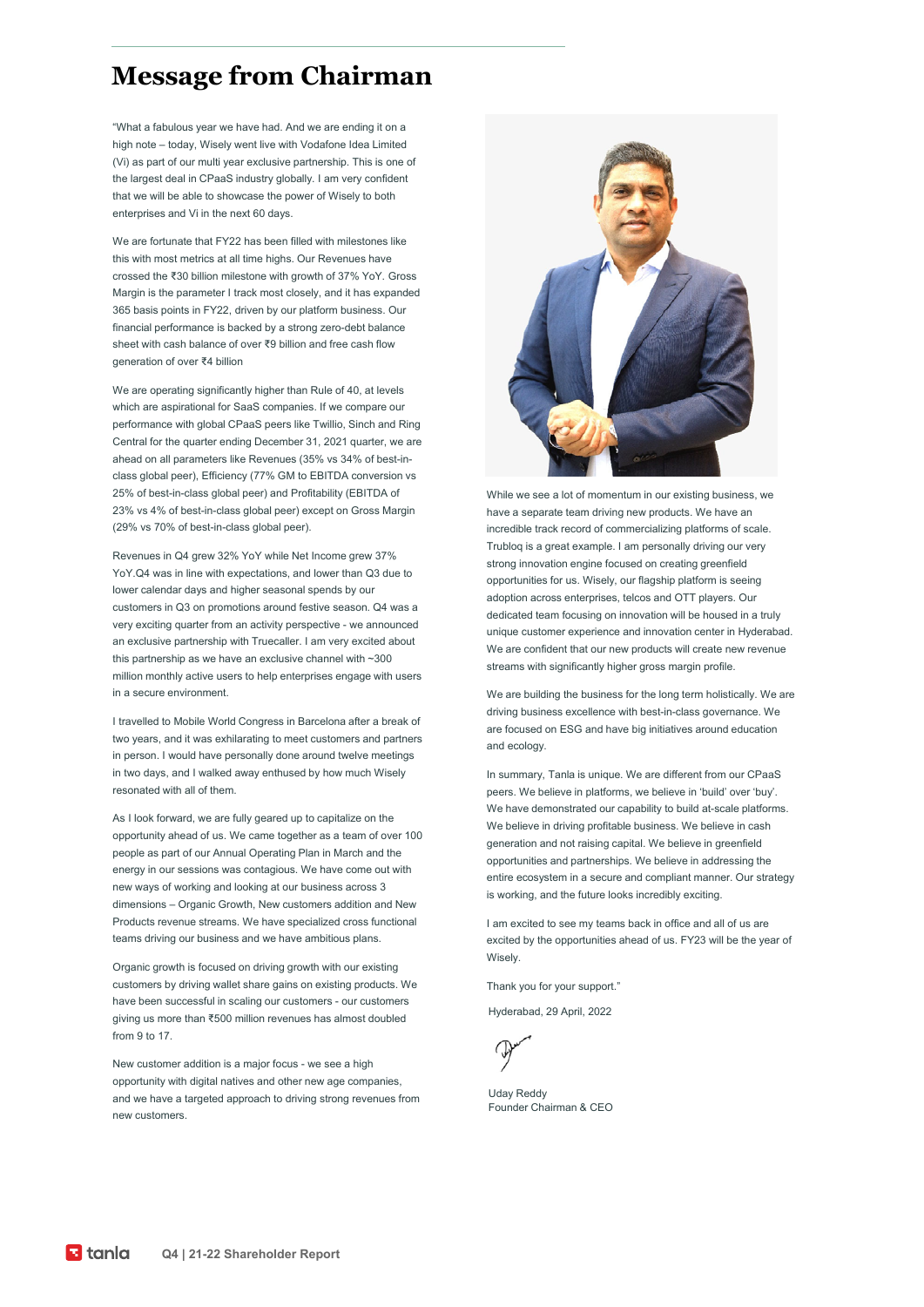### **Tanla Overview**

**For the list of definitions please refer to page 17**

| $(ln ₹$ million, unless otherwise stated)     | <b>Three months Ended</b><br>March 31 |           |           | <b>Year Ended</b><br>March 31 |  |  |
|-----------------------------------------------|---------------------------------------|-----------|-----------|-------------------------------|--|--|
|                                               | $21 - 22$                             | $20 - 21$ | $21 - 22$ | $20 - 21$                     |  |  |
|                                               | (Audited)                             |           |           | (Audited)                     |  |  |
| Revenue from operations                       | 8,531                                 | 6,486     | 32,060    | 23,415                        |  |  |
| Gross profit                                  | 2,434                                 | 1,769     | 9,080     | 5,777                         |  |  |
| <b>Gross margin</b>                           | 28.5%                                 | 27.3%     | 28.3%     | 24.7%                         |  |  |
| <b>EBITDA</b>                                 | 1,841                                 | 1,340     | 7,001     | 4,334                         |  |  |
| <b>EBITDA</b> margin                          | 21.6%                                 | 20.7%     | 21.8%     | 18.50%                        |  |  |
| Gross profit/EBITDA                           | 75.7%                                 | 75.8%     | 77.1%     | 75.0%                         |  |  |
| <b>Adjusted EBITDA</b>                        | 1,841                                 | 1,340     | 7,001     | 4,346                         |  |  |
| Adjusted EBITDA margin                        | 21.6%                                 | 20.7%     | 21.8%     | 18.6%                         |  |  |
| Gross profit/Adjusted EBITDA                  | 75.7%                                 | 75.8%     | 77.1%     | 75.0%                         |  |  |
| <b>EBIT</b>                                   | 1,739                                 | 1,248     | 6,593     | 3,939                         |  |  |
| <b>EBIT margin</b>                            | 20.40%                                | 19.20%    | 20.60%    | 16.80%                        |  |  |
| Interest Income                               | 46                                    | 15        | 142       | 105                           |  |  |
| Interest yield                                | 4.0%                                  | 3.7%      | 3.9%      | 3.8%                          |  |  |
| Profit after tax                              | 1,406                                 | 1,025     | 5,393     | 3,561                         |  |  |
| Profit after tax margin                       | 16.5%                                 | 15.8%     | 16.8%     | 15.2%                         |  |  |
| Free cash flow                                | 444                                   | 1,361     | 4,248     | 5,293                         |  |  |
| Earnings per share (In $\bar{z}$ )            | 10.36                                 | 7.54      | 39.77     | 25.27                         |  |  |
| EBITDA per share (In $\bar{\tau}$ )           | 13.55                                 | 9.85      | 51.62     | 31.86                         |  |  |
| Adjusted EBITDA per share (In ₹)              | 13.55                                 | 9.85      | 51.62     | 31.96                         |  |  |
| <b>Cash and Cash equivalents</b>              | 9,222                                 | 5,841     | 9,222     | 5,841                         |  |  |
| ROCE - (Including CCE)                        |                                       |           | 47%       | 47%                           |  |  |
| <b>ROCE - (Excluding CCE)</b>                 |                                       |           | 141%      | 129%                          |  |  |
| <b>DSO days</b>                               | 59                                    | 60        | 54        | 61                            |  |  |
| Average number of employees                   | 633                                   | 513       | 602       | 524                           |  |  |
| <b>Items affecting comparability</b>          |                                       |           |           |                               |  |  |
| (In ₹ million, unless otherwise stated)       | Q4 21-22                              | Q4 20-21  | $21 - 22$ | 20-21                         |  |  |
| Buy back costs                                |                                       |           |           | 12                            |  |  |
| Total items affecting comparability in EBITDA | ٠                                     | ٠         | ÷         | 12                            |  |  |



#### **Adjusted EBITDA per share**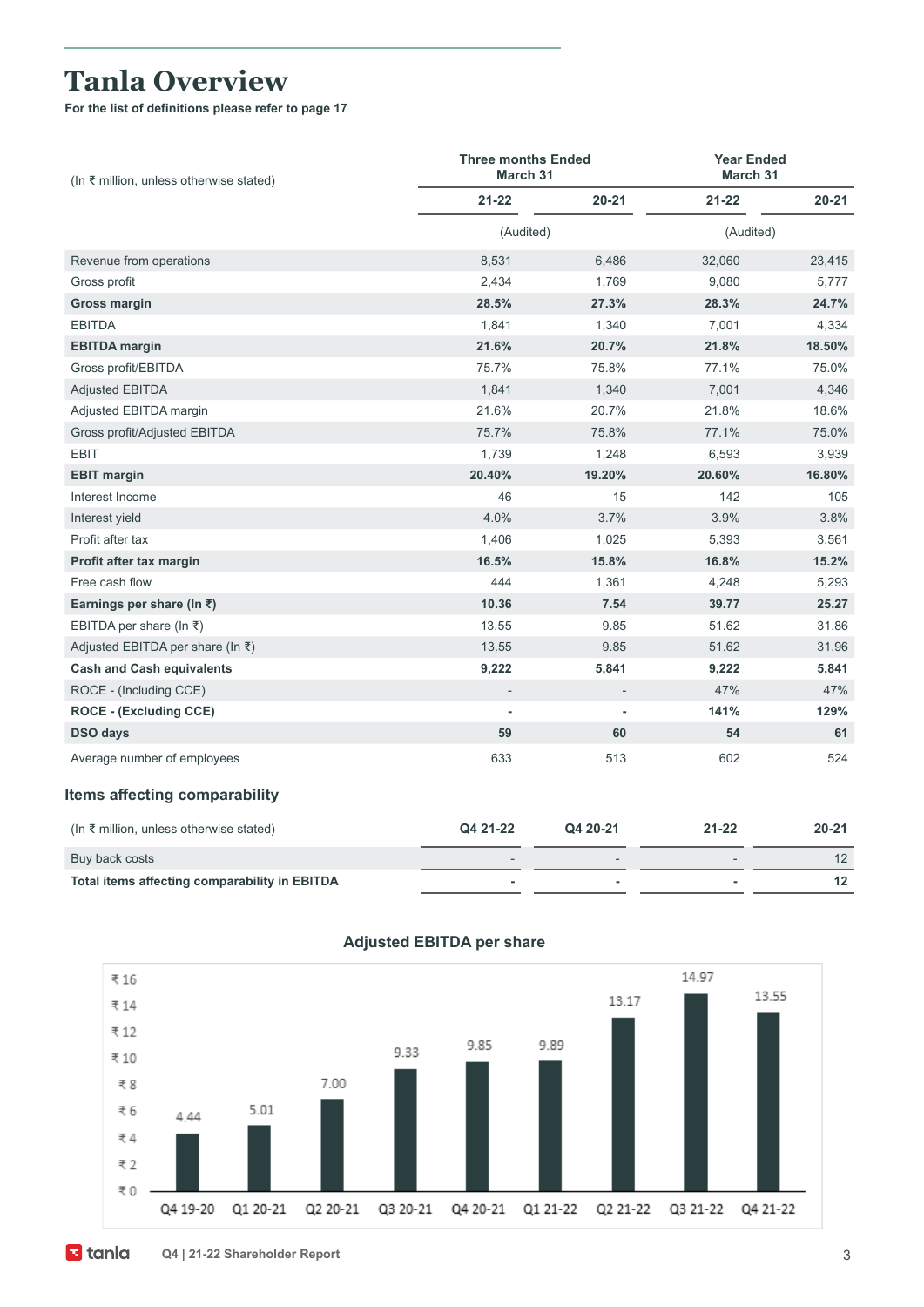# **Quarterly Trends**

| <b>Revenue</b><br>(In ₹ million)      | Q4<br>19-20 | Q <sub>1</sub><br>$20 - 21$ | Q2<br>$20 - 21$ | Q <sub>3</sub><br>$20 - 21$ | Q <sub>4</sub><br>$20 - 21$ | Q <sub>1</sub><br>$21 - 22$ | Q2<br>$21 - 22$ | Q3<br>$21 - 22$             | Q4<br>$21 - 22$             |
|---------------------------------------|-------------|-----------------------------|-----------------|-----------------------------|-----------------------------|-----------------------------|-----------------|-----------------------------|-----------------------------|
| Platform                              | 209         | 185                         | 327             | 477                         | 463                         | 555                         | 624             | 658                         | 687                         |
| Enterprise                            | 5,012       | 4,370                       | 5,505           | 6,064                       | 6,023                       | 5,709                       | 7,792           | 8,191                       | 7,844                       |
| <b>Total</b>                          | 5,221       | 4,555                       | 5,832           | 6,541                       | 6,486                       | 6,264                       | 8,416           | 8,849                       | 8,531                       |
| <b>Gross profit</b><br>(ln ₹ million) | Q4<br>19-20 | Q <sub>1</sub><br>$20 - 21$ | Q2<br>$20 - 21$ | Q <sub>3</sub><br>$20 - 21$ | Q4<br>$20 - 21$             | Q <sub>1</sub><br>21-22     | Q2<br>$21 - 22$ | Q <sub>3</sub><br>$21 - 22$ | Q4<br>$21 - 22$             |
| Platform                              | 200         | 176                         | 313             | 451                         | 437                         | 533                         | 578             | 598                         | 650                         |
| Enterprise                            | 920         | 877                         | 1,030           | 1,161                       | 1,332                       | 1,201                       | 1,724           | 2,012                       | 1,784                       |
| <b>Total</b>                          | 1,120       | 1,053                       | 1,343           | 1,612                       | 1,769                       | 1,734                       | 2,302           | 2,610                       | 2,434                       |
| Gross margin                          | Q4<br>19-20 | Q <sub>1</sub><br>$20 - 21$ | Q2<br>$20 - 21$ | Q <sub>3</sub><br>$20 - 21$ | Q4<br>$20 - 21$             | Q <sub>1</sub><br>$21 - 22$ | Q2<br>$21 - 22$ | Q <sub>3</sub><br>$21 - 22$ | Q <sub>4</sub><br>$21 - 22$ |
| Platform                              | 95.7%       | 95.0%                       | 95.6%           | 94.6%                       | 94.5%                       | 96.2%                       | 92.7%           | 90.9%                       | 94.7%                       |
| Enterprise                            | 18.4%       | 20.1%                       | 18.7%           | 19.1%                       | 22.1%                       | 21.0%                       | 22.1%           | 24.6%                       | 22.7%                       |
| <b>Overall gross</b><br>margin        | 21.40%      | 23.10%                      | 23.00%          | 24.60%                      | 27.30%                      | 27.70%                      | 27.4%           | 29.50%                      | 28.50%                      |

Gross Margin for Platform are arrived after deducting cloud hosting charges

| <b>EBITDA</b><br>(In ₹ million)  | Q4<br>$19 - 20$ | Q <sub>1</sub><br>$20 - 21$ | Q <sub>2</sub><br>$20 - 21$ | Q <sub>3</sub><br>$20 - 21$ | Q4<br>$20 - 21$          | Q1<br>$21 - 22$ | Q <sub>2</sub><br>$21 - 22$ | Q <sub>3</sub><br>$21 - 22$ | Q <sub>4</sub><br>$21 - 22$ |
|----------------------------------|-----------------|-----------------------------|-----------------------------|-----------------------------|--------------------------|-----------------|-----------------------------|-----------------------------|-----------------------------|
| <b>EBITDA</b>                    | 586             | 750                         | 975                         | 1,269                       | 1,340                    | 1,345           | 1,787                       | 2,028                       | 1,841                       |
| Items effecting<br>comparability | 63              | 12                          | $\overline{\phantom{a}}$    | $\overline{a}$              | $\overline{\phantom{0}}$ | $\overline{a}$  |                             | $\overline{\phantom{0}}$    |                             |
| <b>Adjusted EBITDA</b>           | 649             | 762                         | 975                         | 1,269                       | 1,340                    | 1,345           | 1,787                       | 2,028                       | 1,841                       |
| EBITDA margin                    | 11.2%           | 16.5%                       | 16.7%                       | 19.4%                       | 20.7%                    | 21.5%           | 21.2%                       | 22.9%                       | 21.6%                       |
| <b>Adjusted EBITDA</b><br>margin | 12.4%           | 16.7%                       | 16.7%                       | 19.4%                       | 20.7%                    | 21.5%           | 21.2%                       | 22.9%                       | 21.6%                       |
| <b>EBITDA/Gross</b><br>profit    | 52.3%           | 71.2%                       | 72.6%                       | 78.7%                       | 75.8%                    | 77.5%           | 77.6%                       | 77.7%                       | 75.6%                       |
| Adjusted EBITDA/<br>Gross profit | 57.9%           | 72.3%                       | 72.6%                       | 78.7%                       | 75.8%                    | 77.5%           | 77.6%                       | 77.7%                       | 75.6%                       |
| EBITDA/per share                 | 4.01            | 4.93                        | 7.00                        | 9.33                        | 9.85                     | 9.89            | 13.17                       | 14.97                       | 13.55                       |
| Adjusted EBITDA/<br>per share    | 4.44            | 5.01                        | 7.00                        | 9.33                        | 9.85                     | 9.89            | 13.17                       | 14.97                       | 13.55                       |
|                                  |                 |                             |                             |                             |                          |                 |                             |                             |                             |

| Items affecting<br>comparability<br>(In ₹ million) | Q4<br>$19 - 20$          | Q1<br>$20 - 21$              | Q <sub>2</sub><br>$20 - 21$ | Q <sub>3</sub><br>$20 - 21$ | Q4<br>$20 - 21$          | Q1<br>$21 - 22$          | Q <sub>2</sub><br>$21 - 22$ | Q <sub>3</sub><br>$21 - 22$ | Q4<br>$21 - 22$          |
|----------------------------------------------------|--------------------------|------------------------------|-----------------------------|-----------------------------|--------------------------|--------------------------|-----------------------------|-----------------------------|--------------------------|
| Buy back costs                                     | $\overline{\phantom{0}}$ | 12                           | $\overline{\phantom{a}}$    | $\overline{\phantom{a}}$    | $\sim$                   | $\overline{\phantom{a}}$ | $\overline{\phantom{a}}$    | $\overline{\phantom{a}}$    | $\overline{\phantom{0}}$ |
| Employee stock<br>purchase scheme                  | $\overline{\phantom{a}}$ | $\overline{\phantom{a}}$     | $\overline{\phantom{a}}$    | $\overline{\phantom{a}}$    | ٠                        | ۰                        | $\overline{\phantom{a}}$    | $\overline{\phantom{a}}$    |                          |
| Provision towards<br>MF investment                 | 37                       | $\qquad \qquad \blacksquare$ | $\overline{\phantom{a}}$    | $\overline{\phantom{a}}$    | $\overline{\phantom{a}}$ | $\overline{\phantom{a}}$ | $\overline{\phantom{a}}$    | $\overline{\phantom{a}}$    |                          |
| Marketing event                                    | 26                       | $\overline{\phantom{a}}$     | $\overline{\phantom{a}}$    | $\overline{\phantom{a}}$    | $\sim$                   | $\overline{\phantom{a}}$ | $\overline{\phantom{a}}$    | $\overline{\phantom{a}}$    | $\overline{\phantom{a}}$ |
| <b>Total</b>                                       | 63                       | 12                           |                             | $\overline{\phantom{a}}$    | $\overline{\phantom{a}}$ | ۰.                       | $\mathbf{r}$                | ٠                           |                          |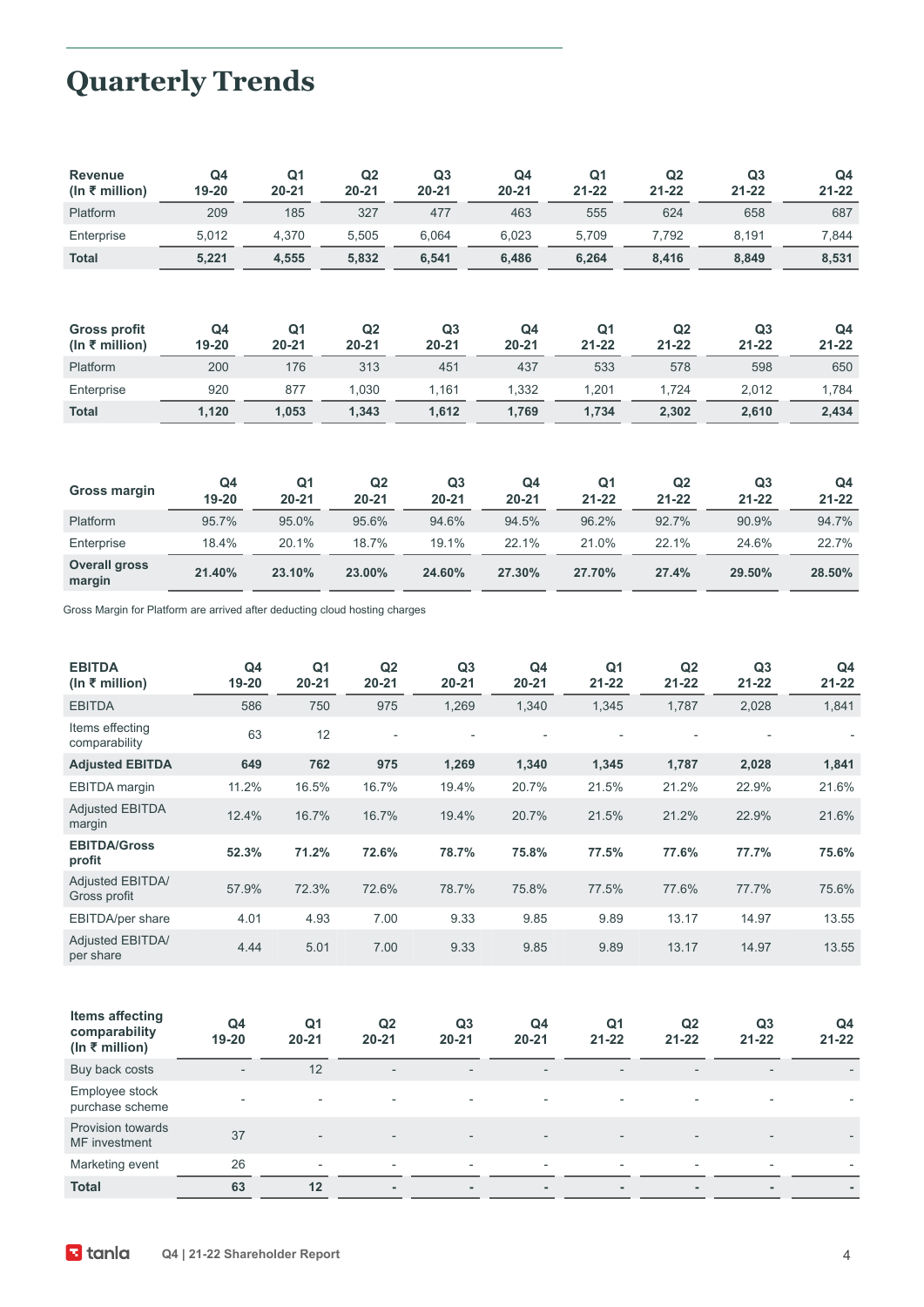| Profit/(loss)<br>after tax<br>(ln ₹ million)            | Q <sub>4</sub><br>19-20 | Q <sub>1</sub><br>$20 - 21$ | Q2<br>$20 - 21$ | Q3<br>$20 - 21$             | Q <sub>4</sub><br>$20 - 21$ | Q <sub>1</sub><br>$21 - 22$ | Q2<br>$21 - 22$ | Q3<br>$21 - 22$             | Q <sub>4</sub><br>$21 - 22$ |
|---------------------------------------------------------|-------------------------|-----------------------------|-----------------|-----------------------------|-----------------------------|-----------------------------|-----------------|-----------------------------|-----------------------------|
| Profit/(loss)<br>after tax                              | (891)                   | 786                         | 815             | 935                         | 1,025                       | 1,045                       | 1,362           | 1,580                       | 1,406                       |
| <b>Profit after tax</b><br>margin                       |                         | 17.3%                       | 14.0%           | 14.3%                       | 15.8%                       | 16.7%                       | 16.2%           | 17.9%                       | 16.5%                       |
| Earnings per<br>Share (In ₹)                            | Q4<br>19-20             | Q <sub>1</sub><br>$20 - 21$ | Q2<br>$20 - 21$ | Q <sub>3</sub><br>$20 - 21$ | Q <sub>4</sub><br>$20 - 21$ | Q <sub>1</sub><br>$21 - 22$ | Q2<br>$21 - 22$ | Q <sub>3</sub><br>$21 - 22$ | Q4<br>$21 - 22$             |
| <b>Basic EPS</b>                                        | (6.11)                  | 5.17                        | 5.85            | 6.87                        | 7.54                        | 7.68                        | 10.04           | 11.66                       | 10.36                       |
| Rule of 40                                              | Q <sub>4</sub><br>19-20 | Q <sub>1</sub><br>$20 - 21$ | Q2<br>$20 - 21$ | Q <sub>3</sub><br>$20 - 21$ | Q4<br>$20 - 21$             | Q <sub>1</sub><br>$21 - 22$ | Q2<br>$21 - 22$ | Q <sub>3</sub><br>$21 - 22$ | Q <sub>4</sub><br>$21 - 22$ |
| Revenue<br>growth                                       | 64.2%                   | 15.5%                       | 19.7%           | 21.3%                       | 24.2%                       | 38.0%                       | 44.3%           | 35.3%                       | 31.5%                       |
| <b>EBITDA</b> margin<br>$\%$                            | 11.2%                   | 16.4%                       | 16.7%           | 19.4%                       | 20.7%                       | 22.0%                       | 21.2%           | 22.9%                       | 21.6%                       |
| Rule of 40                                              | 75.4%                   | 31.9%                       | 36.4%           | 40.7%                       | 44.9%                       | 60.0%                       | 65.5%           | 58.2%                       | 53.1%                       |
| FY20 growth rates have the benefit of Karix acquisition |                         |                             |                 |                             |                             |                             |                 |                             |                             |

| Free cash flow Q4 Q1 Q2 Q3 Q4 Q1 Q2<br>$\frac{1}{10}$ (In ₹ million) 19-20 20-21 20-21 20-21 20-21 21-22 21-22 21-22 21-22 |  |  |  | Q3 | <b>O4</b>        | Q3<br>$21 - 22$ |
|----------------------------------------------------------------------------------------------------------------------------|--|--|--|----|------------------|-----------------|
| Free cash flow 773 (968) 250 1.534 2.147 1.361 1.285 2.217                                                                 |  |  |  |    | 302 <sup>7</sup> | 444             |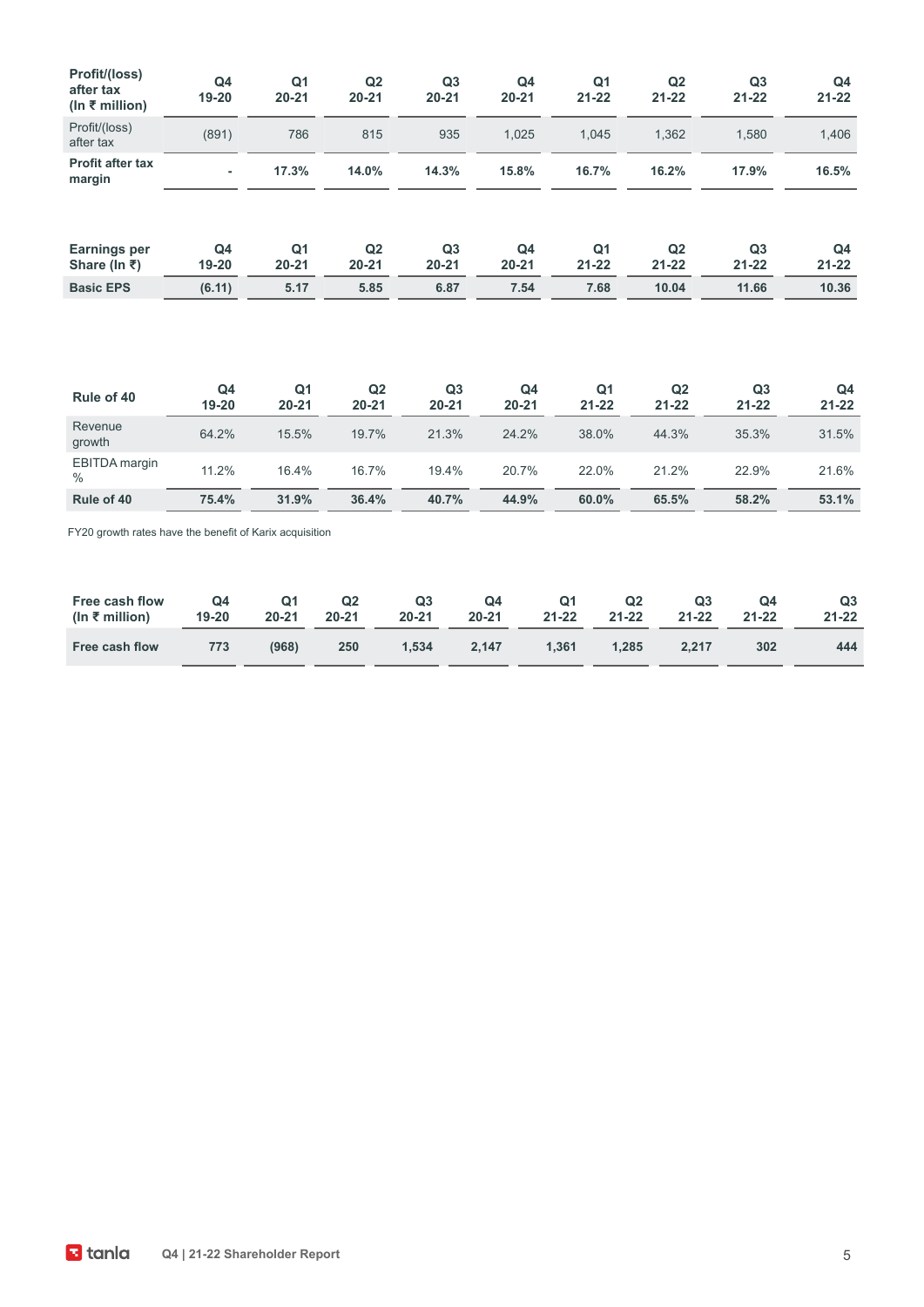### **Management Discussion & Analysis**

#### **January- March 2022**

#### **Revenue**

Revenue grew by 32% YoY to ₹ 8,531 million, driven by increase in volumes in BFSI, Retail and Government verticals of our domestic business and faster growth in OTT channels. On a sequential basis, Q4 21-22 showed a decline due to lower calendar days and higher seasonal spends in Q3 around festive season. Due to seasonality, Q4 revenue has been lower than Q3 in the past three fiscal years.

Platform revenue grew by 49% YoY to ₹687 million, led by Trubloq. Enterprise revenue grew by 30% YoY to ₹7,844 million, driven by increasing wallet share in existing customers and new customer additions. Contribution from customers with greater than ₹10 million annual revenue increased to ₹8,278 million in Q4 21-22, a YoY growth of 32%.

#### **Gross profit**

Gross profit grew by 38% YoY to ₹2,434 million. Platform business grew 49% (YoY) and Enterprise business by 34%(YoY). Gross margin improved by 126 basis points to 28.5% YoY, driven by higher profitability in our domestic business.

#### **EBITDA**

EBITDA grew by 37% YoY to ₹1,841 million. EBITDA margin improved by 91 basis points to 21.6% YoY. Gross profit to EBITDA conversion 75.7% in Q4 21-22 as against 75.8% in Q4 20-21.

| (In $\bar{\tau}$ million, unless<br>otherwise stated) | Q4 21-22 | Q4 20-21 | Change %   | % of revenue |
|-------------------------------------------------------|----------|----------|------------|--------------|
| Sales and Marketing expense                           | 142      | 57       | 150%       | $2\%$        |
| <b>General and Administrative</b><br>expenses (G&A)   | 451      | 372      | 78%        | 5%           |
| <b>Total</b>                                          | 593      | 429      | <b>70%</b> | 7%           |

In Q4 21-22, Sales & Marketing expenses have increased due to investments in sales team and participation in large events such as Mobile World Congress- Barcelona. S&M expense at 2% of revenue in Q4 21-22.

Increase in G&A expenses primarily due Salary cost. Increase in salary cost is driven by new additions, RSU cost and yearly salary increments. Other indirect expenses remain constant as a % of revenue

#### **EBIT**

EBIT grew by 39% YoY to ₹1,739 million and EBIT margin improved by 114 basis points to 20.4% YoY. Depreciation at ₹102 million in Q4 21-22 as against ₹92 million in Q4 20-21 and it has increased mainly due to capitalization of platforms.

| Depreciation, amoritization<br>(In ₹ million)         | Q4 21-22 | Q4 20-21 | $21 - 22$ | $20 - 21$ |
|-------------------------------------------------------|----------|----------|-----------|-----------|
| Amortisation on Platforms                             | 34       | 14       | 131       | 30        |
| Amortisation on Customer Relationship                 | 31       | 23       | 124       | 124       |
| Amortisation on Trade Name                            | 9        | 8        | 35        | 35        |
| Amortisation on Technology                            | 6        | 5        | 23        | 44        |
| Amortisation on Non-compete                           |          | 5        | 5         | 9         |
| Depreciation on tangible assets & right of use assets | 21       | 37       | 91        | 154       |
| <b>Total Depreciation &amp; amortisation</b>          | 101      | 92       | 409       | 396       |

#### **Other income**

| (In ₹ million, unless<br>otherwise stated) | Q4 21-22 | Q4 20-21 | $21 - 22$ | $20 - 21$ |
|--------------------------------------------|----------|----------|-----------|-----------|
| Interest income                            | 46       | 15       | 142       | 105       |
| Interest yield                             | 4.0%     | 3.7%     | 3.9%      | 3.8%      |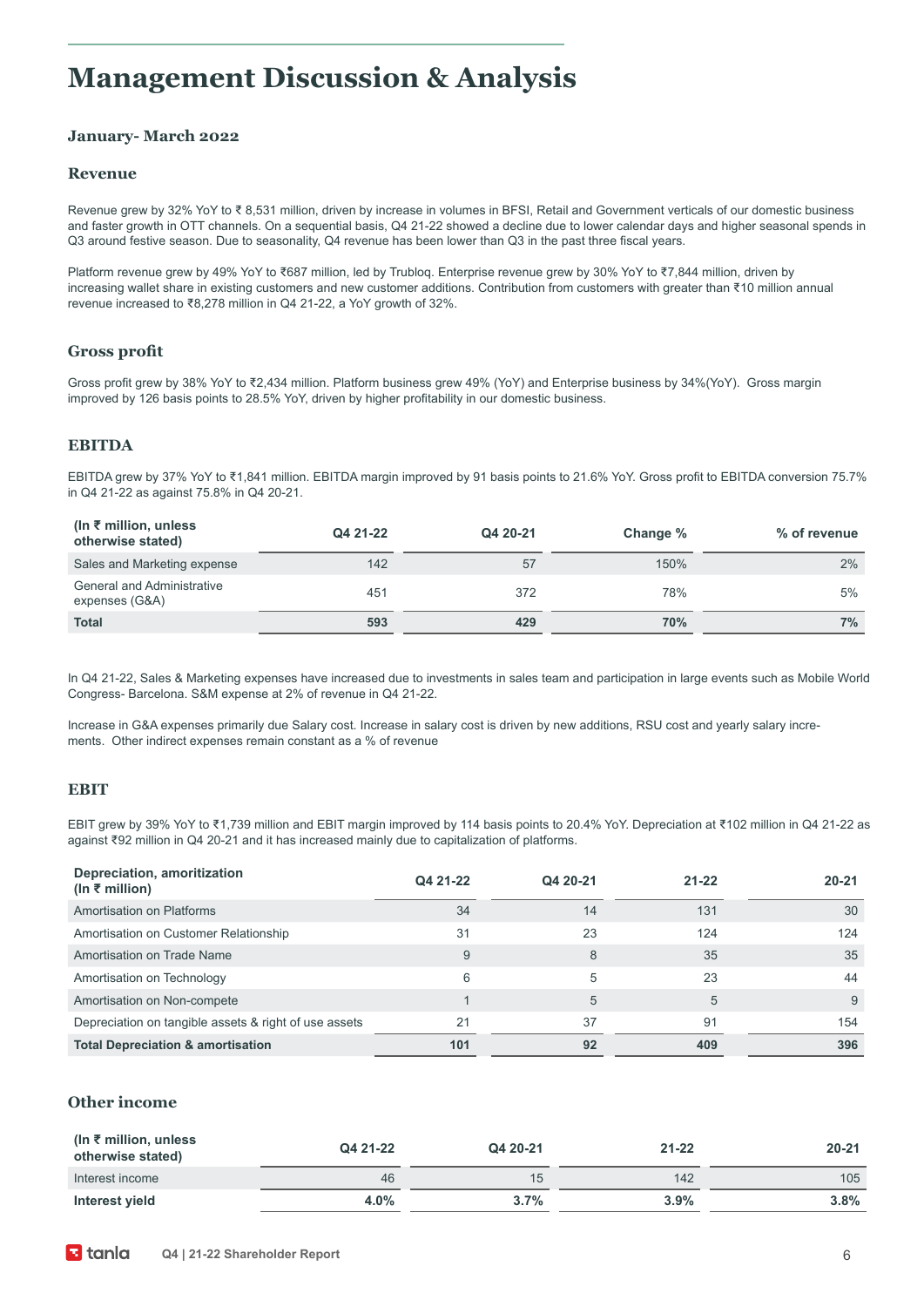Average interest yield for the quarter at 4%. Implementation of sweep-in-structure for our some of our current accounts helped improve interest yield. Fixed deposits are placed with HDFC Bank, Axis Bank, State Bank of India, Kotak Bank, IDBI bank, HDFC Limited, LIC Housing Limited and ICICI bank which are in line with our investment policy.

#### **Cash & cash equivalents composition**

| $(\ln \xi)$ million, unless otherwise stated) | Q4 21-22 | Q3 21-22 | Q2 21-22 | Q1 21-22 |
|-----------------------------------------------|----------|----------|----------|----------|
| Restricted cash                               | 196      | 107      | 502      | 464      |
| Current accounts- INR                         | 597      | 407      | 605      | 843      |
| Current accounts- USD                         | 3.208    | 3,006    | 3.295    | 2,167    |
| Fixed deposits (Note-1)                       | 5.221    | 5.287    | 4.055    | 3.698    |
| Cash and cash equivalents (CCE)               | 9,222    | 8,807    | 8,457    | 7,171    |

Restricted cash are held as margin money deposits given for bank guarantees and cash credit limits. Sequential increase in restricted cash is due to issue of fresh bank guarantees for contracts won during the period. Higher balances in current account due to high day end collections at the month end. Balance in dollar accounts is at 35% of the overall CCE. Dollar accounts earns no interest.

#### **Cash & cash equivalents break up (CCE)**

| (In $\bar{\tau}$ million, unless<br>otherwise stated) | <b>Current</b><br>accounts-INR | <b>Current</b><br>accounts-USD | <b>Fixed deposits</b>    | <b>Restricted</b><br>cash | <b>Total</b> |
|-------------------------------------------------------|--------------------------------|--------------------------------|--------------------------|---------------------------|--------------|
| <b>HDFC Bank</b>                                      | 478                            | 142                            | 2,688                    | 136                       | 3,444        |
| <b>HDFC Limited</b>                                   | $\overline{\phantom{a}}$       | ٠                              | 1,600                    |                           | 1,600        |
| <b>LIC Housing Limited</b>                            | $\overline{\phantom{a}}$       | $\overline{\phantom{a}}$       | 200                      | $\overline{\phantom{a}}$  | 200          |
| State Bank of India                                   | 13                             | ٠                              | 133                      | $\overline{\phantom{0}}$  | 146          |
| Axis Bank                                             | 39                             | $\overline{\phantom{a}}$       | 361                      | $\overline{\phantom{a}}$  | 400          |
| <b>ICICI Bank</b>                                     | 13                             | $\blacksquare$                 | 150                      | $\overline{\phantom{0}}$  | 163          |
| Kotak Mahindra Bank                                   | 54                             | $\overline{\phantom{a}}$       | 89                       | $\overline{\phantom{a}}$  | 143          |
| Citibank (Dubai)                                      | $\overline{\phantom{a}}$       | 749                            | $\overline{\phantom{0}}$ | $\sim$                    | 749          |
| DBS Bank (Singapore)                                  | $\overline{\phantom{a}}$       | 2,317                          | $\overline{\phantom{0}}$ | 27                        | 2,345        |
| <b>Others</b>                                         | $\overline{\phantom{a}}$       |                                |                          | 33                        | 33           |
| <b>Total</b>                                          | 597                            | 3,208                          | 5,221                    | 196                       | 9,222        |

#### **Profit after tax**

Profit after tax grew by 37% at ₹1,406 million YoY, primarily attributed to revenue growth and improved profitability. Profit after tax margin improved by 67 basis points to 16.5% YoY. Effective tax rate at 21.1% for Q4 21-22. Effective tax rate higher due to reallocation of education cess as per provisions of Union budget.

Tax contribution to exchequer in Q4 21-22 was ₹2,274 million. The contribution includes corporate income taxes and contributions by way of withholding taxes and indirect taxes such as GST in India.

Income tax assessment for FY 19-20 is currently in progress for the Company and its subsidiaries. Refund of ₹120 million which was expected based on the assessments completed by 31 March 2022 is due to be received in Q1 22-23.

Deferred tax asset of ₹ 396 million represents timing differences in depreciation charge between Income Tax Act and Companies Act and will be reversed in future periods.

#### **Earnings per share**

Earnings per share grew by 37% to ₹10.36 YoY. EPS growth driven by combination of PAT growth and lower equity shares due to buyback.

| (In ₹)                                        | Q4 21-22     | Q4 20-21     |
|-----------------------------------------------|--------------|--------------|
| Basic earnings per share                      | 10.36        | 7.54         |
| Weighted average number of shares outstanding | 13,57,45,523 | 13,60,36,000 |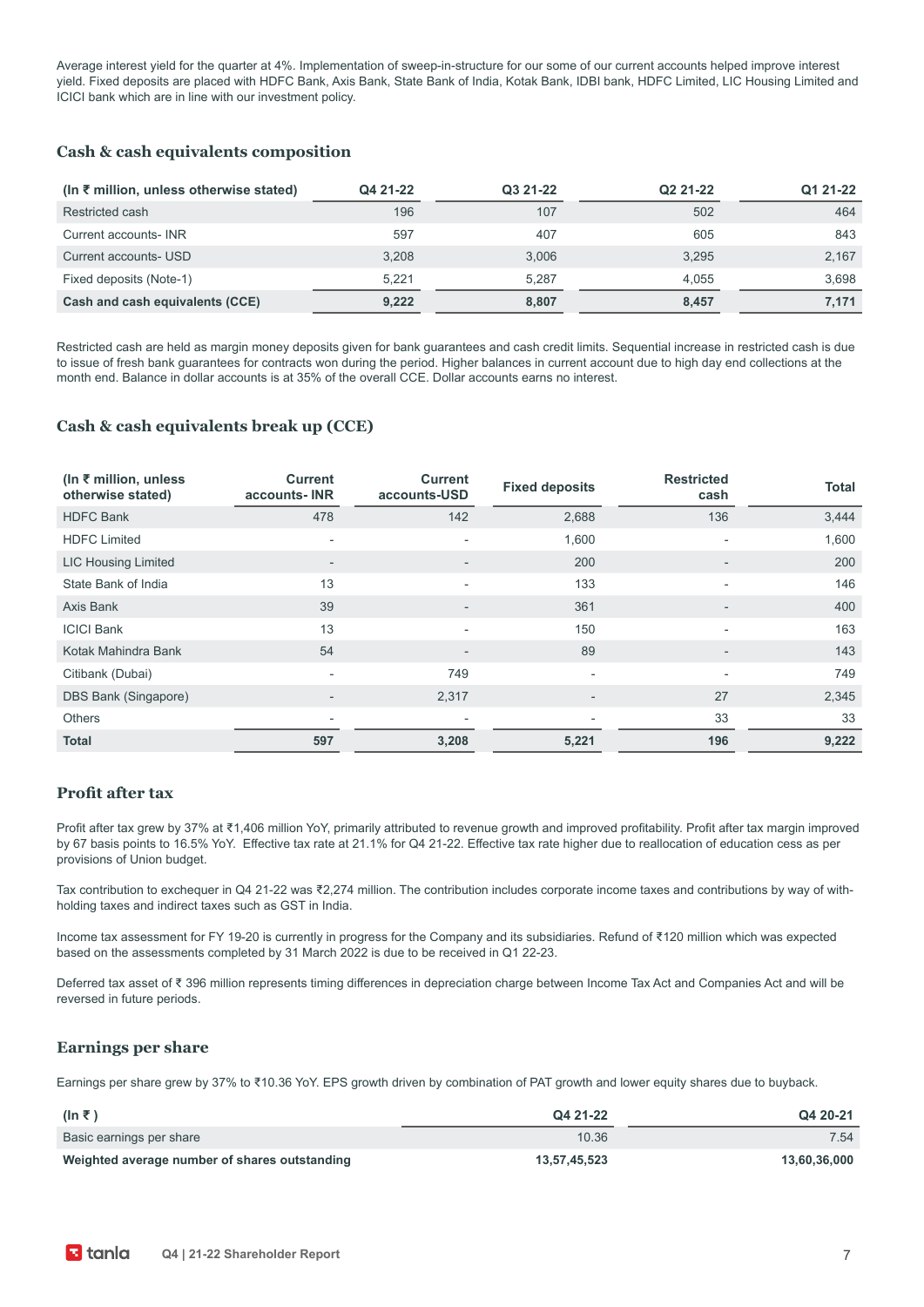#### **April 2021 to March 2022**

#### **Revenue**

Revenue grew by 37% YoY ₹32,060 million, driven by combination of increase wallet share from our existing business, change in price ILD, growth in OTT channel, new customer additions and creation of new revenue stream -Trubloq. Platform revenue grew by 74% to ₹2,523 million, driven by Trubloq. Enterprise revenue grew by 34% to ₹29,537 million. Revenue from new customers for the year at ₹1,010 million in 21-22.

#### **Gross profit**

Gross profit grew by 57% YoY to ₹9,080 million, Platform business by 71% and Enterprise business by 53%. Gross margin improved by 365 basis points to 28.3% YoY on back of increased contribution from our platform business and lower telco cost.

#### **EBITDA**

EBITDA grew by 62% YoY at ₹7,001 million. EBITDA margin improved by 333 basis points to 21.8% YoY. Salary cost has increased by ₹409 million YoY, primarily driven by new additions, RSU cost and yearly increments. Sales & Marketing expenses have increased due to participation in large events and investments in sales teams. Other expenses remain constant as a % of revenue.

#### **Profit after tax**

Profit after tax increased by 51% at ₹5,393 million. Profit after tax margin improved by 162 basis points to 16.8% YoY. Increase in profit after tax is line with revenue growth and improvement in profitability. The effective tax rate at 20% for 21-22.

#### **Earnings per share**

Earnings per share grew at 57% to ₹39.77. EPS growth driven by combination of PAT growth and lower equity shares due to buyback.

#### **Property, Plant and Equipment**

Increase in net block of Property, Plant and Equipment due to additions of ₹195 million towards IT & networks.

#### **Intangible assets under development**

Increase in intangible assets under development is due to investments towards platform which is expected to go live in Q1 22-23.

#### **Right of use of assets**

Ind-AS 116 on lease accounting provides for recognition of the asset and liability in respect of leased assets in the books of lessee and hence, the asset/liability in respect of leased office premises of the group companies has been quantified and disclosed under non-current and current assets/liabilities for values accountable after one year and within one year respectively.

#### **Other financial assets**

Accrued income represents unbilled revenue accrued as at end of each month, as an industry practice invoicing happens in the subsequent month post reconciliation. Accrued income for FY22 is 12% of revenue.

#### **Other financial liabilities**

Other financial liabilities comprise of cost of services not yet billed to the Company and payable to capital creditors. The increase is primarily on account of growth in volume of transactions.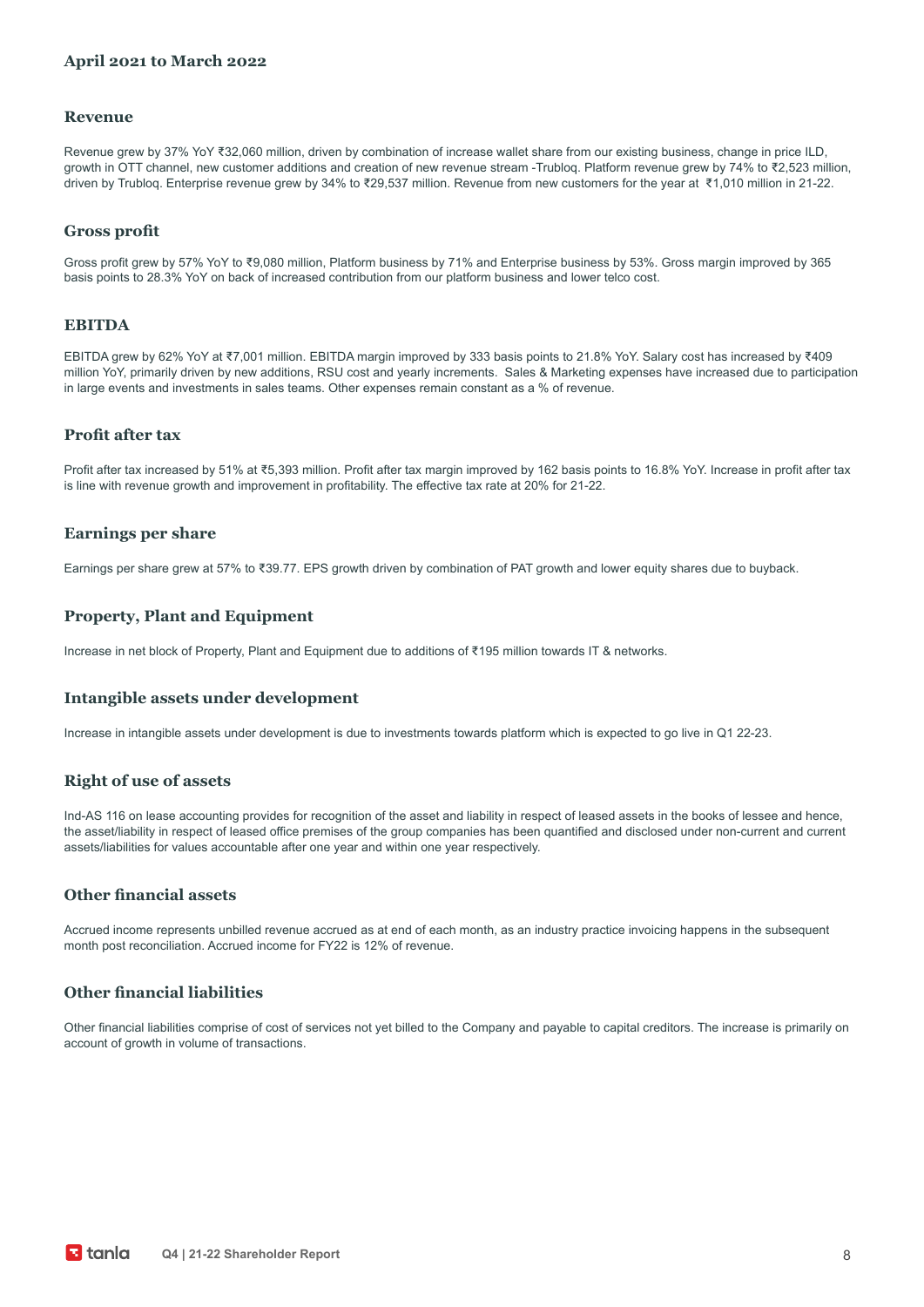#### **Cash flow**

Cash and cash equivalents (CCE) increased from ₹5,841 million to ₹9,222 million 21-22. CCE increase is primarily driven by robust growth in revenue and effective working capital management. Cash generated from operations at ₹ 4,864 million and Free cash flow at ₹ 4,248 million for 21-22. Free cash flow at 79% of PAT for 21-22.

We generated lower cash flow in 21-22 due to:

- Increase in investments in Platforms.
- Increase in tax payouts which is line with our revenue growth.

#### **Cash movement for year-over-year is explained below:** (In millions)



#### **Customers**

Robust growth across customer segments driven by increase in wallet share and new customer additions.

- We added 270 new customers during the year, Revenue from new customers at ₹1,010 million.
- Customers with revenue greater than ₹500 million contributed 56% in 21-22, as against 51% in 20-2.
- Our top twenty customers contributed ₹19,401 million in 21-22, as against ₹14,784 in Q4 20-21, up 31%.
- Customer concentration from top twenty customers reduced from 63% in 20-21 as against 61% in 21-22.

| <b>Customer segment</b> | $20 - 21$ |                         | $21 - 22$ |                | Growth in | Growth in |  |
|-------------------------|-----------|-------------------------|-----------|----------------|-----------|-----------|--|
|                         | Count     | Count<br><b>Revenue</b> |           | <b>Revenue</b> | count     | revenue   |  |
| $>$ ₹500M               | 9         | 11.879                  | 17        | 17.906         | 89%       | 51%       |  |
| > ₹100M - < ₹500M       | 26        | 7,018                   | 36        | 8,510          | 38%       | 21%       |  |
| $>$ ₹10M - < ₹100M      | 94        | 3,390                   | 139       | 4,621          | 48%       | 36%       |  |
| <b>Total</b>            | 129       | 22,287                  | 192       | 31,038         | 49%       | 39%       |  |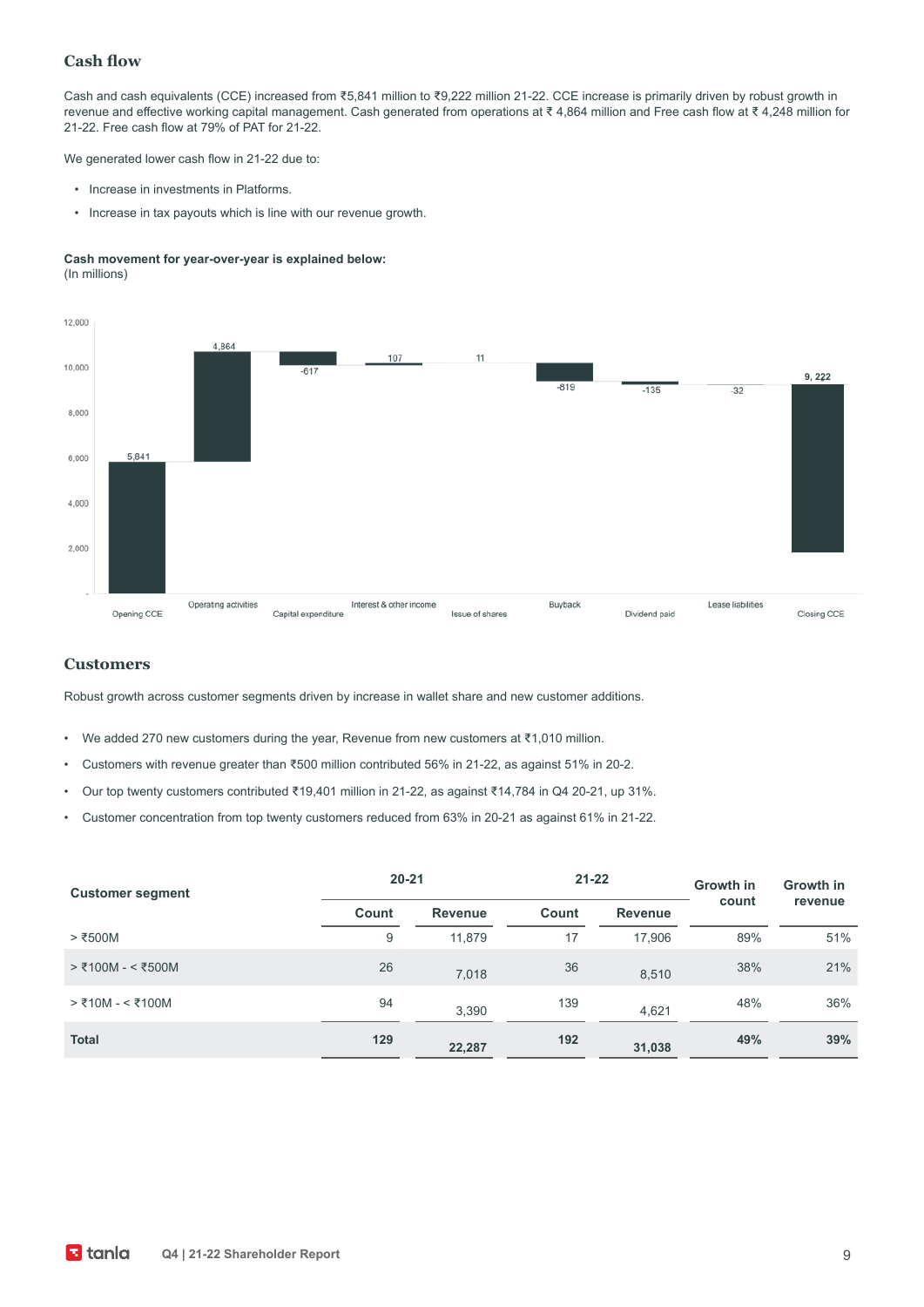# **Condensed Income Statement**

| $(ln ₹$ million, unless otherwise stated) | <b>Three months Ended</b><br>March 31 | <b>Year Ended</b><br>March 31 |           |           |
|-------------------------------------------|---------------------------------------|-------------------------------|-----------|-----------|
|                                           | $21 - 22$                             | $20 - 21$                     | $21 - 22$ | $20 - 21$ |
|                                           | (Audited)                             |                               | (Audited) |           |
| <b>Revenue from operations</b>            | 8,531                                 | 6,486                         | 32,060    | 23,415    |
| Cost of services                          | (6,097)                               | (4, 717)                      | (22,980)  | (17, 638) |
| <b>Gross profit</b>                       | 2,434                                 | 1,769                         | 9,080     | 5,777     |
| Operating expenses                        |                                       |                               |           |           |
| Sales and Marketing                       | (142)                                 | (57)                          | (367)     | (218)     |
| General and administrative                | (451)                                 | (372)                         | (1,712)   | (1, 225)  |
| <b>Total operating expenses</b>           | (593)                                 | (429)                         | (2,079)   | (1, 443)  |
| <b>EBITDA</b>                             | 1,841                                 | 1,340                         | 7,001     | 4,334     |
| Depreciation                              | (102)                                 | (92)                          | (409)     | (396)     |
| <b>EBIT</b>                               | 1,739                                 | 1,248                         | 6,593     | 3,938     |
| Finance cost                              | (3)                                   | (1)                           | (13)      | (10)      |
| Other income                              | 46                                    | 15                            | 161       | 219       |
| <b>Profit before tax</b>                  | 1,782                                 | 1,262                         | 6,741     | 4,147     |
| Tax expenses                              | (376)                                 | (237)                         | (1,348)   | (586)     |
| <b>Profit after tax</b>                   | 1,406                                 | 1,025                         | 5,392     | 3,561     |
| <b>Earnings per share</b>                 | 10.36                                 | 7.54                          | 39.77     | 25.27     |

### **Earnings per share**

| Earnings per share (In ₹) | Q4 21-22 | Q4 20-21 | $21 - 22$ | $20 - 21$ |
|---------------------------|----------|----------|-----------|-----------|
| Basic earnings per share  | 10.36    | 7.54     | 39.77     | 25.27     |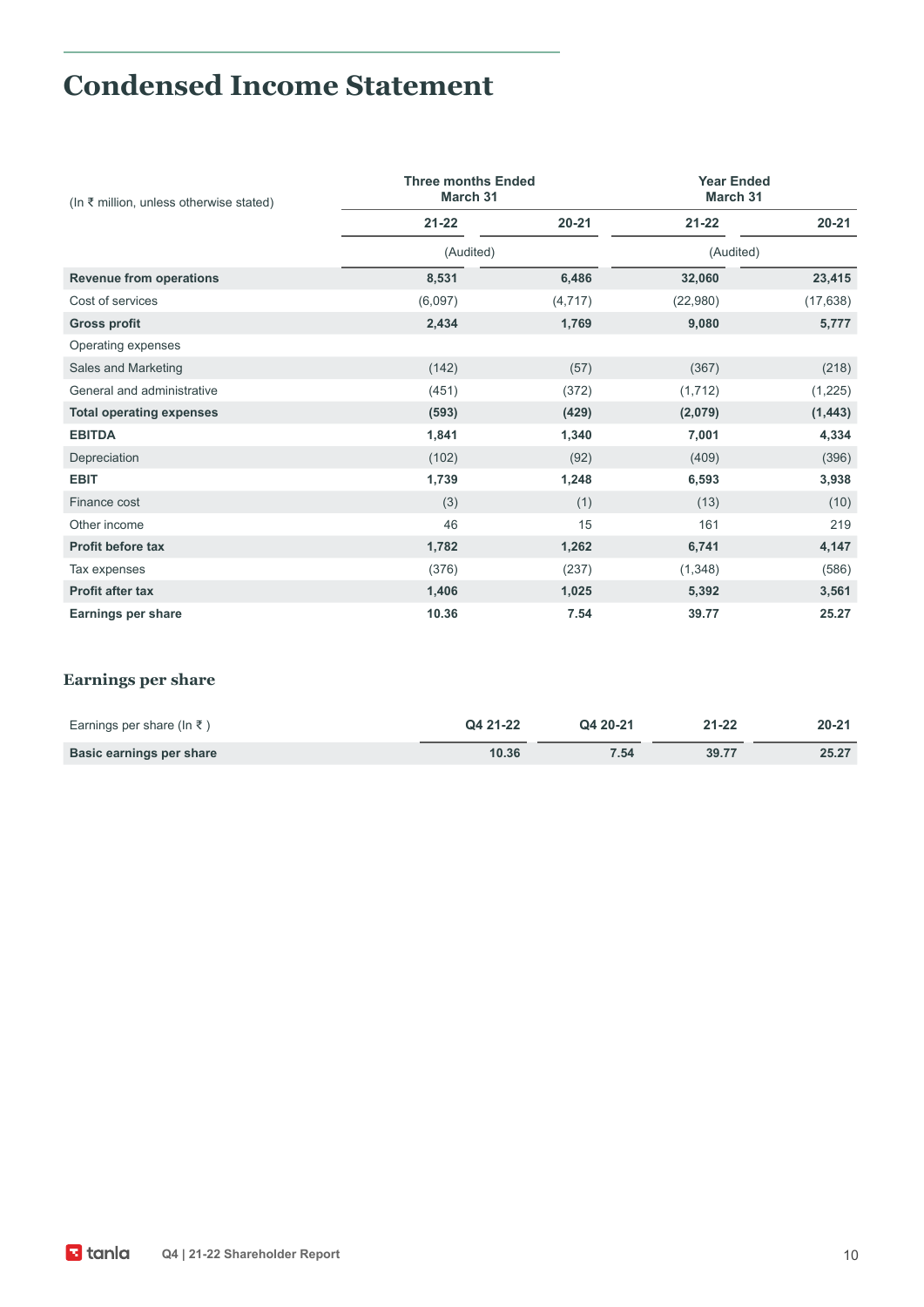## **Condensed Balance Sheet**

| <b>Particulars</b><br>(In ₹ million)                               | March 31, 2022<br>(Audited) | March 31, 2020<br>(Audited) |
|--------------------------------------------------------------------|-----------------------------|-----------------------------|
| <b>ASSETS</b><br>Non-current assets                                |                             |                             |
| Property, plant and equipment                                      | 429                         | 297                         |
| <b>Platforms</b>                                                   | 484                         | 395                         |
| <b>Customer Relationships</b>                                      | 257                         | 382                         |
| <b>Brands</b>                                                      | $\overline{4}$              | 39                          |
| Technology                                                         | 13                          | 36                          |
| Non-Compete                                                        | 30                          | 36                          |
| Intangible assets under development                                | 402                         | 64                          |
| Goodwill                                                           | 1,346                       | 1,346                       |
| Capital work in progress                                           | 134                         |                             |
| Right-of-use-lease assets                                          | 484                         | 39                          |
| Financial assets*                                                  | 711                         | 106                         |
| Deferred tax assets (net)                                          | 396                         | 428                         |
| Other non-current assets                                           | 439                         | 297                         |
| <b>Total non-current assets</b>                                    | 5,129                       | 3,465                       |
| Trade receivables                                                  | 5,603                       | 3,731                       |
| Cash and bank balances                                             | 8,623                       | 5,841                       |
| Other Financial assets                                             | 3,951                       | 2,565                       |
| Other current assets                                               | 641                         | 524                         |
| <b>Total current assets</b>                                        | 18,817                      | 12,661                      |
| <b>TOTAL ASSETS</b>                                                |                             |                             |
|                                                                    | 23,946                      | 16,126                      |
| *Includes ₹ 600M of deposits with more than twelve months maturity |                             |                             |
| <b>EQUITY AND LIABILITIES</b>                                      |                             |                             |
| Equity share capital                                               | 136                         | 136                         |
| Other equity                                                       | 13,404                      | 8,795                       |
| <b>Total equity</b>                                                | 13,540                      | 8,931                       |
| Non current liabilities                                            |                             |                             |
| <b>Financial liabilities</b>                                       |                             |                             |
| Lease liabilities                                                  | 447                         | 35                          |
| Other financial liabilities                                        | $\overline{4}$              | 5                           |
| Provisions                                                         | 70                          | 60                          |
| Other non-current liabilities                                      | 5                           | 3                           |
| <b>Total Non Current Liabilities</b>                               | 526                         | 103                         |
| <b>Current liabilities</b>                                         |                             |                             |
| Trade payables                                                     | 6,785                       | 5,062                       |
| Lease liabilities                                                  | 89                          | $\overline{9}$              |
| Other financial liabilities                                        | 2,443                       | 1,919                       |
| Other current liabilities                                          | 272                         | 76                          |
| Short term provisions                                              | 11                          | 9                           |
| Liabilities for current tax (net)                                  | 280                         | 17                          |
| <b>Total Current liabilities</b>                                   | 9,880                       | 7,092                       |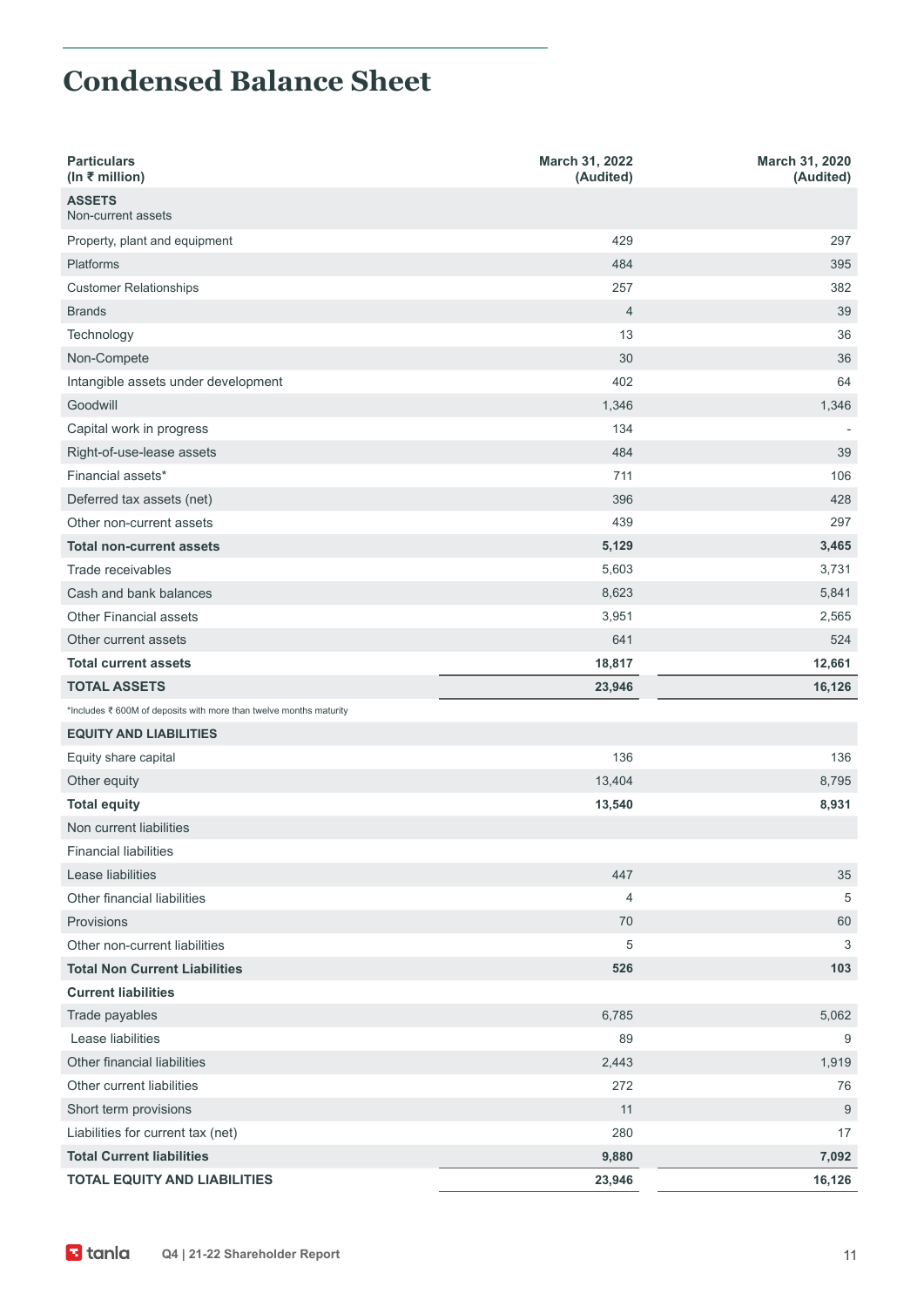### **Condensed change in equity statement**

| <b>Equity Statement</b><br>(ln ₹ million) | Share capital            | <b>Reserves</b>          | <b>Retained</b><br>earnings | <b>Other</b><br>contributions | <b>Total</b> |
|-------------------------------------------|--------------------------|--------------------------|-----------------------------|-------------------------------|--------------|
| <b>Opening balance 01 April</b><br>2020   | 146                      | 6,877                    | (164)                       | 159                           | 7,018        |
| Profit for the period                     | $\overline{\phantom{a}}$ | $\overline{\phantom{a}}$ | 3,561                       | ÷                             | 3,561        |
| Other comprehensive<br>income             |                          |                          |                             | (54)                          | (54)         |
| Issue of equity shares                    | $\overline{7}$           | 220                      | $\overline{\phantom{a}}$    |                               | 227          |
| Shares bought back                        | (17)                     | (1,645)                  |                             |                               | (1,662)      |
| Dividend declared                         | $\overline{a}$           | $\overline{a}$           | (136)                       | $\overline{\phantom{a}}$      | (136)        |
| <b>Others</b>                             | $\overline{\phantom{a}}$ | $\overline{\phantom{a}}$ |                             | (23)                          | (23)         |
| <b>Closing balance 31 March</b><br>2021   | 136                      | 5,452                    | 3,261                       | 82                            | 8,931        |
| <b>Opening balance 01 April</b><br>2021   | 136                      | 5,452                    | 3,261                       | 82                            | 8,931        |
| Profit for the period                     |                          |                          | 5,393                       | $\overline{a}$                | 5,393        |
| Other comprehensive<br>income             | $\overline{\phantom{a}}$ |                          |                             | 69                            | 69           |
| Issue of equity shares                    | $\mathbf{1}$             | 10                       | $\overline{\phantom{a}}$    | $\qquad \qquad -$             | 11           |
| Shares bought back                        | (1)                      | (819)                    | ÷                           | ÷                             | (820)        |
| Dividend declared                         |                          |                          | (134)                       | $\qquad \qquad \blacksquare$  | (134)        |
| <b>Others</b>                             | $\overline{\phantom{a}}$ | $\overline{\phantom{a}}$ |                             | 91                            | 91           |
| <b>Closing balance 31 March</b><br>2022   | 136                      | 4,643                    | 8,519                       | 242                           | 13,540       |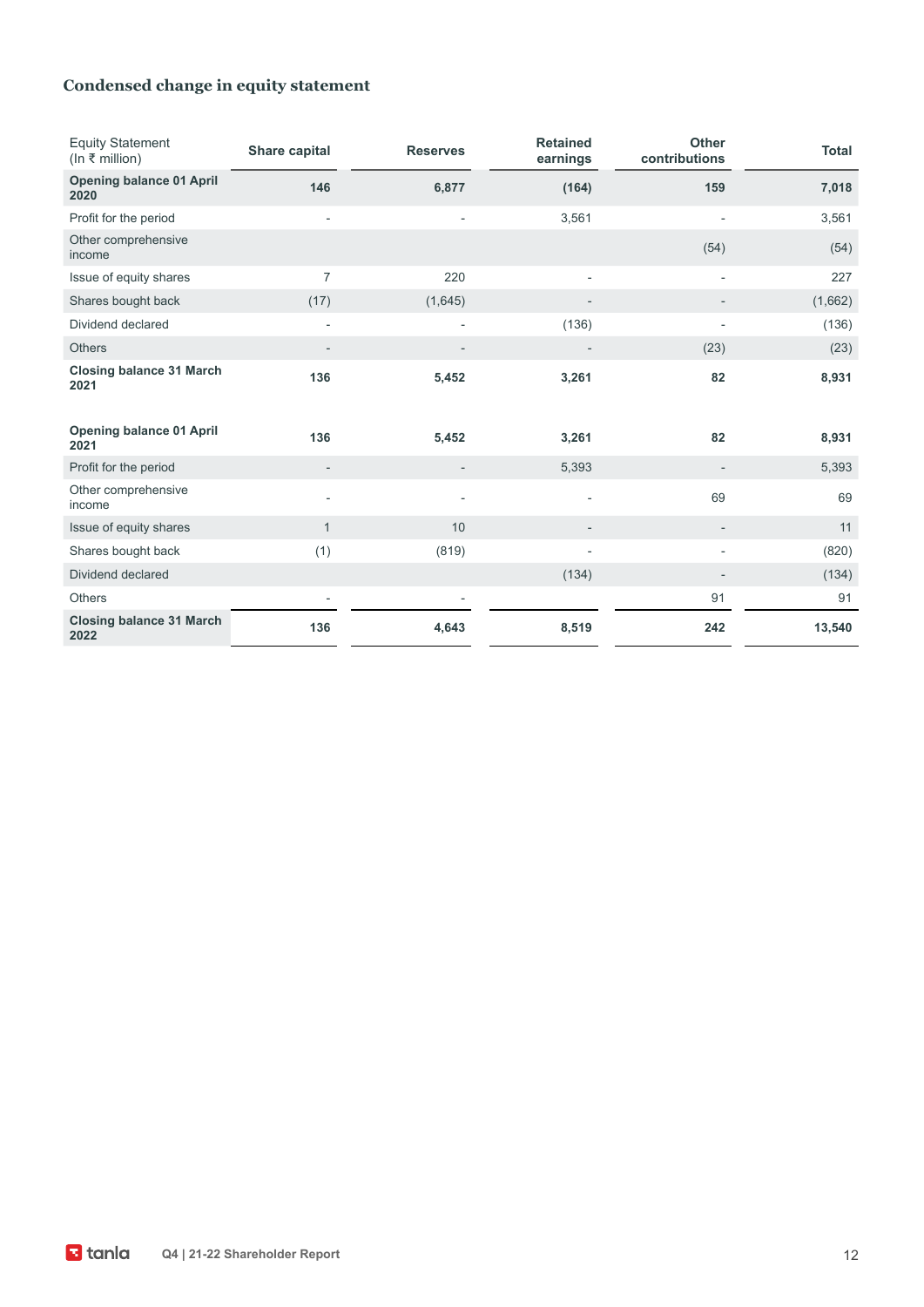# **Condensed Statement of Cash Flow**

| <b>Cash flow</b><br>(ln ₹ million)                    | Q4 21-22                 | Q4 20-21 | $21 - 22$ | $20 - 21$ |
|-------------------------------------------------------|--------------------------|----------|-----------|-----------|
| Cash flow before changes in working capital           | 1,907                    | 1,328    | 7,249     | 4,381     |
| Changes in working capital                            | (675)                    | 657      | (1,220)   | 1,790     |
| Cash generated from operations                        | 1,232                    | 1,985    | 6,029     | 6,171     |
| <b>Taxes</b>                                          | (516)                    | (561)    | (1, 165)  | (561)     |
| Cash flow from operating activities                   | 716                      | 1,424    | 4,864     | 5,610     |
| Net investments in tangible and intangible assets     | (272)                    | (63)     | (616)     | (319)     |
| Interest and other income received                    | $\overline{7}$           | 61       | 107       | 220       |
| Movement in other cash balances                       | (600)                    |          | (600)     |           |
| Cash flow from investing activities                   | (865)                    | (2)      | (1, 109)  | (99)      |
| Issue of shares                                       | ٠                        | (17)     | 11        | 184       |
| Buyback of shares                                     | $\overline{\phantom{0}}$ | (2)      | (818)     | (1,661)   |
| Dividend paid during the year                         | $\overline{a}$           |          | (135)     | (136)     |
| Payment and Interest paid on lease liabilities        | (20)                     | (55)     | (32)      | (63)      |
| Cash flow from financing activities                   | (20)                     | (74)     | (975)     | (1,676)   |
| Cash flow for the period                              | (169)                    | 1,348    | 2,780     | 3,835     |
| Cash and cash equivalents at the beginning of period  | 8,791                    | 4,493    | 5,841     | 2,006     |
| Cash and cash equivalents                             | 8,622                    | 5,841    | 8,622     | 5,841     |
| Fixed deposits having maturity greater than 12 months | 600                      |          | 600       |           |
| Cash and cash equivalents closing balance             | 9,222                    | 5,841    | 9,222     | 5,841     |

# **Key Ratios**

| Key financial ratios  | Q <sub>4</sub><br>19-20  | Q <sub>1</sub><br>$20 - 21$ | Q <sub>2</sub><br>$20 - 21$ | Q <sub>3</sub><br>$20 - 21$ | Q <sub>4</sub><br>$20 - 21$ | Q <sub>1</sub><br>$20 - 21$ | Q <sub>2</sub><br>$20 - 22$ | Q <sub>3</sub><br>$21 - 22$ | Q <sub>4</sub><br>$21 - 22$ |
|-----------------------|--------------------------|-----------------------------|-----------------------------|-----------------------------|-----------------------------|-----------------------------|-----------------------------|-----------------------------|-----------------------------|
| Rule of 40            | 75.4%                    | 31.9%                       | 36.4%                       | 40.7%                       | 44.9%                       | 60.0%                       | 65.5%                       | 58.2%                       | 53.1%                       |
| Revenue growth        | 64.2%                    | 15.5%                       | 19.7%                       | 21.3%                       | 24.2%                       | 38.0%                       | 44.3%                       | 35.3%                       | 31.5%                       |
| Gross margin %        | 21.4%                    | 23.1%                       | 23.0%                       | 24.6%                       | 27.3%                       | 27.7%                       | 27.4%                       | 29.5%                       | 28.5%                       |
| EBITDA margin %       | 11.2%                    | 16.4%                       | 16.7%                       | 19.4%                       | 20.7%                       | 21.5%                       | 21.2%                       | 22.9%                       | 21.6%                       |
| EBIT margin %         | $\overline{\phantom{a}}$ | 13.9%                       | 15.0%                       | 18.0%                       | 19.2%                       | 20.0%                       | 20.0%                       | 21.7%                       | 20.4%                       |
| Net profit margin %   | $\overline{\phantom{a}}$ | 17.3%                       | 14.0%                       | 14.3%                       | 15.8%                       | 16.7%                       | 16.2%                       | 17.9%                       | 16.5%                       |
| Free cash flow        | (968)                    | 250                         | 1,534                       | 2,147                       | 1,361                       | 1,285                       | 2,217                       | 302                         | 444                         |
| Day sales outstanding | 60                       | 59                          | 59                          | 60                          | 58                          | 58                          | 48                          | 54                          | 59                          |
| ROCE (Including CCE)  | $(25.0\%)$               | 31.0%                       | 42.0%                       | 47.0%                       | 46.0%                       | 50.0%                       | 54.0%                       | 51%                         | 47%                         |
| ROCE (excluding CCE)  | $(35.8\%)$               | 44.8%                       | 63.1%                       | 101.0%                      | 129.0%                      | 169.0%                      | 247.0%                      | 170%                        | 141.0%                      |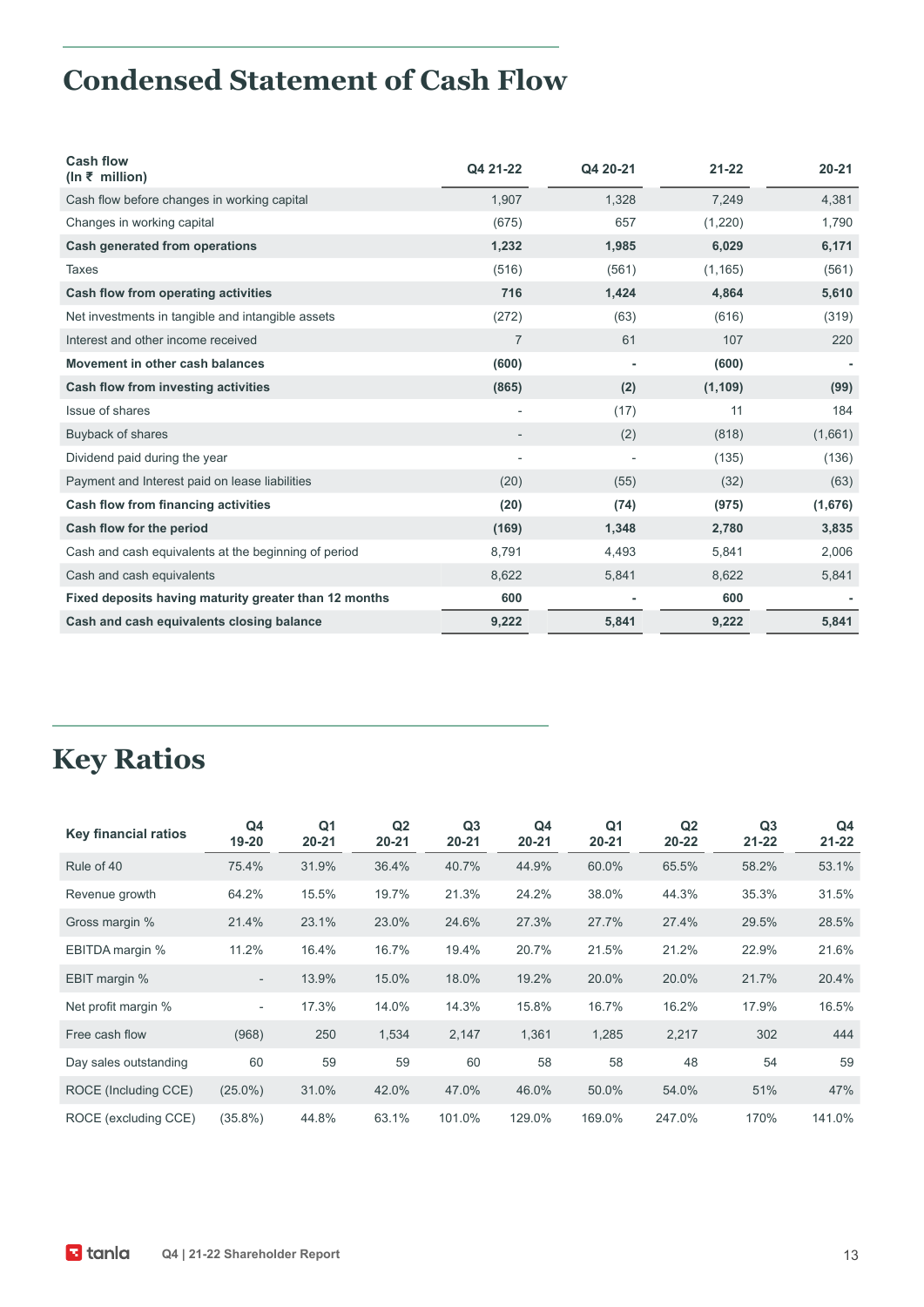# **Equity Capital**

Tanla is listed on two national exchanges, the NSE and BSE and included in prestigious indices such as the Nifty 500, BSE 500, Nifty Digital Index, Nifty Alpha 50, FTSE Russell and MSCI.

#### **Share capital**

The Company has only one class of shares - equity shares of par value of ₹1/- each. The authorized share capital of the Company is 20,00,00,000 equity shares. As on March 31, 2022, paid-up share capital was ₹ 135.7 million.

#### **Shareholders**

As of 31 March 2022, Company has about 130,040 shareholders as compared to 61,586 shareholders as on 31 March 2021. Promoters and employees hold 49.3% of the total equity. Institutional investors (FII and DII) have increased from 17.6% to 18.3% over the past twelve months.

#### **Shareholder Distribution by Category**

#### **Movement in shareholder pattern for last five quarters**

| <b>Shareholder category</b> | 31-Mar-21 | 30-Jun-21 | 30-Sep-21 | 31-Dec-21 | 31-Mar-22 |
|-----------------------------|-----------|-----------|-----------|-----------|-----------|
| <b>Promoters</b>            | 41.2%     | 42.3%     | 42.5%     | 43.7%     | 43.7%     |
| <b>Employees</b>            | 6.4%      | 5.4%      | 5.9%      | 6.0%      | 5.6%      |
| Retail                      | 34.7%     | 34.1%     | 32.9%     | 32.2%     | 32.2%     |
| FII                         | 17.1%     | 16.5%     | 16.8%     | 15.3%     | 15.3%     |
| DII                         | 0.6%      | 1.8%      | 1.9%      | 2.8%      | 3.0%      |
| <b>Total</b>                | 100.0%    | 100.0%    | 100.0%    | 100.0%    | 100%      |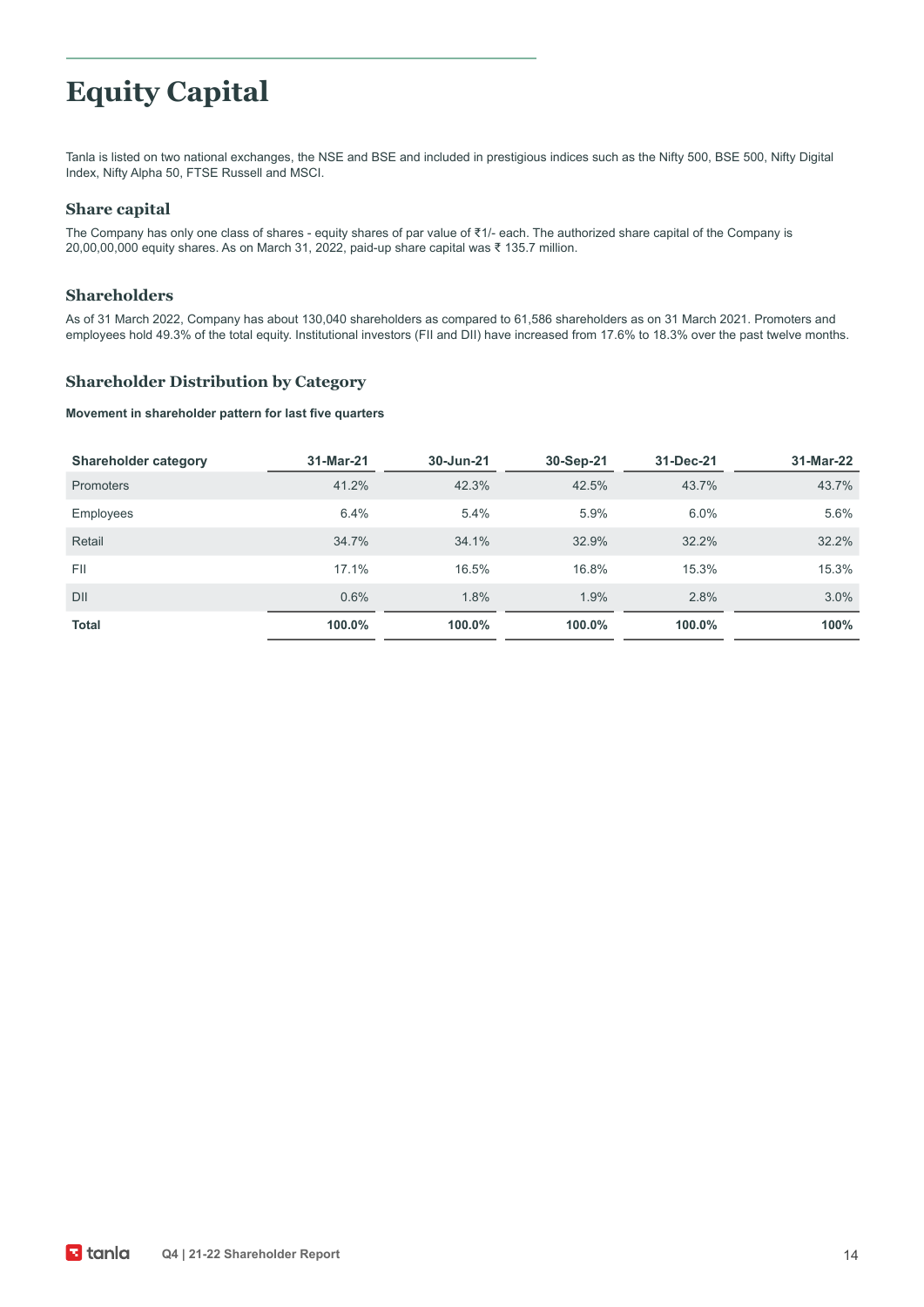### **Key Policies**

#### **Basis for preparation of financial statements**

The Consolidated financial statements of the Group have been prepared in accordance with Indian Accounting Standards ("Ind AS") as notified under Section 133 of the Companies Act, 2013 (the "Act") read with Rule 3 of the Companies (Indian Accounting Standards) Rules 2015 as amended, issued by Ministry of Corporate Affairs ('MCA').Accounting policies have been consistently applied to all the years presented except where a newly issued accounting standard is initially adopted or a revision to an existing accounting standard requires a change in the accounting policy hitherto in use.

#### **Revenue recognition**

Revenue are derived from our Enterprise and Platform business. Revenue from Enterprises are computed based on total transactions processed through our platforms at the agreed fixed value per transaction. Platform revenue are computed by way of revenue share measured as a rate applicable to transaction processed on their network from mobile carriers and other suppliers. Revenue is recognized upon provision of service to customers that reflects the consideration we expect to receive in exchange for those service.

#### **Depreciation and Amortization**

Fixed assets including IT assets are depreciated over their estimated useful lives using the straight-line method. Intangible assets created at time of acquisition based on purchase price allocation methodology. Intangible assets are amortized over their estimated useful lives using the straight-line method.

Capitalization of Platforms: Research and development cost are aimed at developing new and innovative products, expanding features for our existing platforms and products. Development cost comprises of third-party product development and other direct related cost associated with it. Internal cost which are revenue expenditure in nature are not capitalized. Development cost incurred are capitalized on product go-live.

#### **Provision for bad and doubtful debts**

We have an Audit Committee approved policy on norm-based provision for bad and doubtful debts. Debtors are assessed at end of each reporting period and provided for based on bad and doubtful debt policy which is norm based (50%- debtor aged between 180-270 days and 100% for greater than 270 days for Enterprises and 100% for greater than 365 days for Government). Provisions created shall be higher of Expected Credit Loss (ECL) or provision determined by the policy.

#### **Investment policy**

We have an Audit Committee approved policy on investments. Investments can be in form of liquid funds- fixed deposits/term deposits with banks, housing finance companies and saving scheme/securities/bonds issued by the central government. Investments are mainly in Fixed deposits with banks and housing finance companies having a credit rating of "AAA". Instruments with this rating are considered to have the highest degree of safety regarding timely servicing of financial obligations. Such instruments carry lowest credit risk.

#### **Governance policies:**

#### **Code of Conduct:**

This code of conduct on the website is for Directors and Senior Employees- the code of conduct generally applicable to all employees in on the HRMS tool.

#### **Supplier code of conduct:**

We believe in conducting business with ethics and integrity, treating all people with dignity and respect, supporting our communities and honoring the laws & regulations of the countries in which we operate. We will endeavor to choose reputable business partners who conduct their business in a manner that shows high ethical standards, safe and healthy work environments, protection of human rights and dignity, protection of environment and compliance with the law. The SCoC outlines our expectations regarding the workplace standards and the business practices of our suppliers and those in their supply chain.

#### **Whistle Blower Policy:**

This policy is formulated with a view to provide a mechanism for employees to report to the management instances of unethical behaviour, actual or suspected fraud or violation of the company's code of conduct.

#### **Code for Insider Trading:**

All information shall be handled within the Company on a need-to-know basis and no unpublished price sensitive information shall be communicated to any person except in furtherance of the insider's legitimate purposes, performance of duties or discharge of his legal obligations. The Compliance Officer shall report on insider trading to the Board of Directors and to the Chairman of the Audit Committee, if any, at such frequency as may be stipulated by the Board of Directors.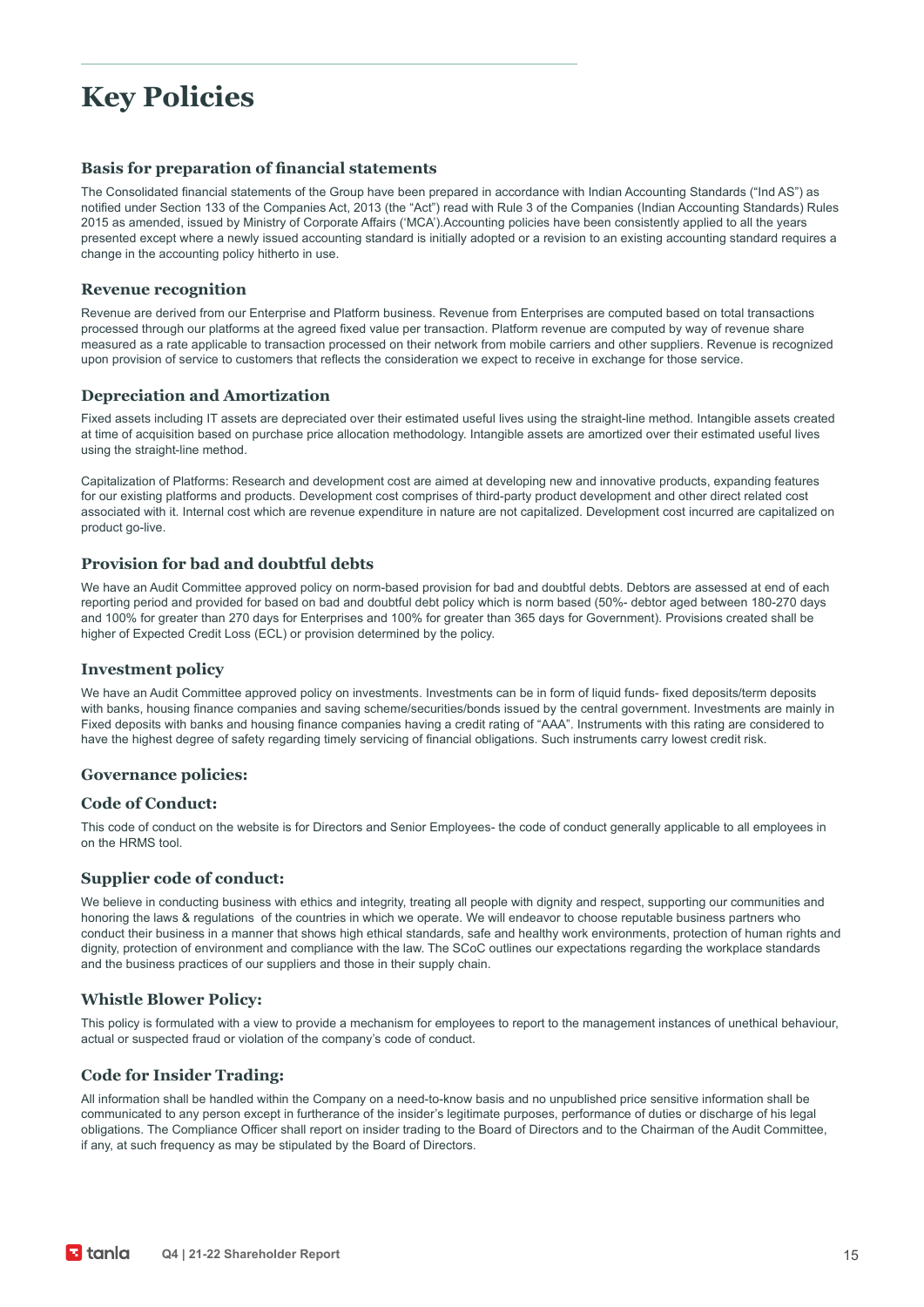#### **Risk Management policy:**

We are affected by general economic, financial, and regulatory developments at the domestic and international level, as well as by conditions specific to certain countries or regions. We have put in place a structure, procedures, and control systems to detect risks and implement appropriate measures to prevent and mitigate them. The Risk Management Committee reviews the efficiency of the internal control systems and submits a report to the Board and the shareholders.

#### **Related Party Transaction Policy:**

approved by the Audit Committee, are reported on a half-yearly basis to the Stock Exchanges. Our related party transactions are limited to inter-company transactions with our subsidiaries.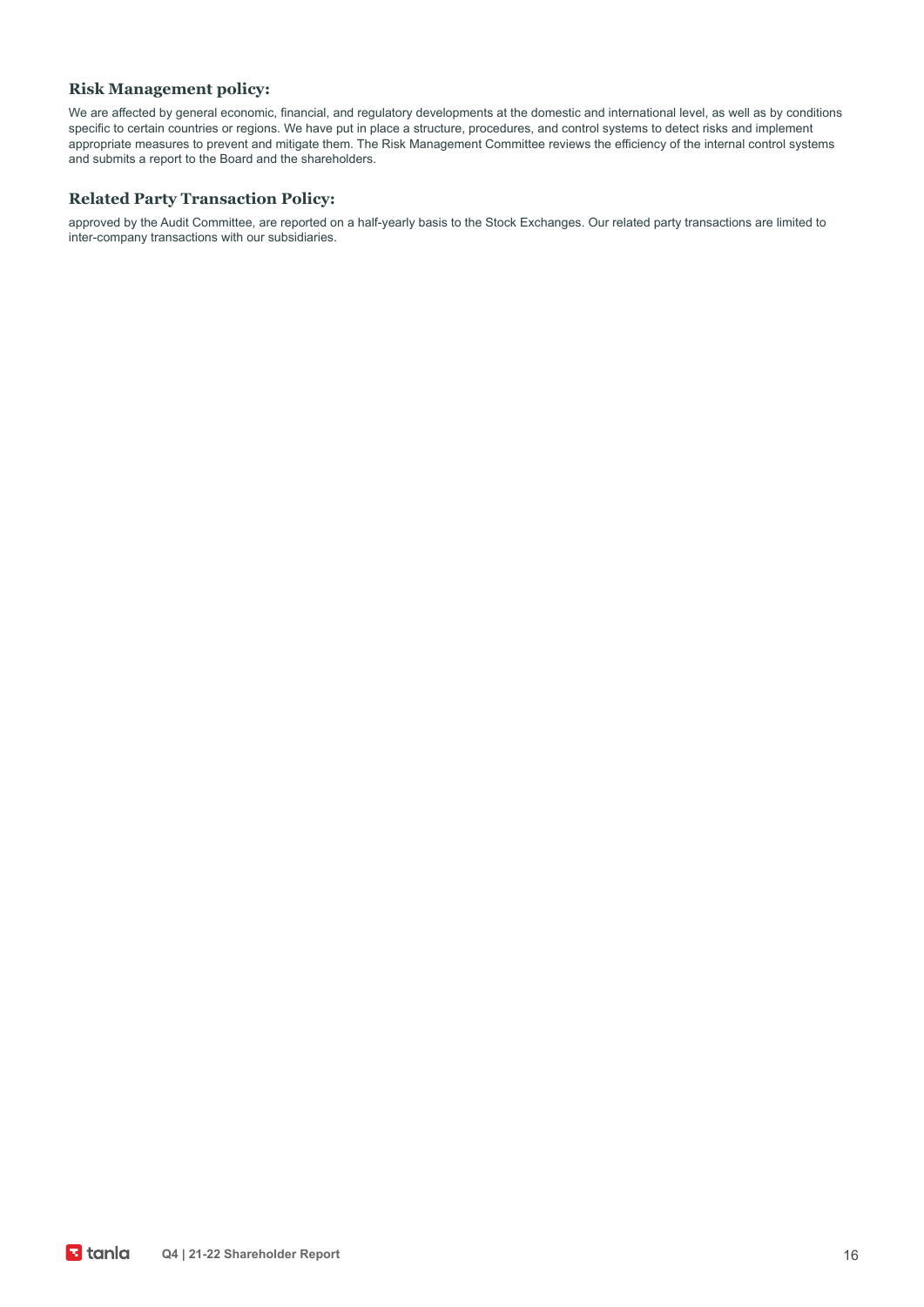### **Definitions**

#### **Platform business segment**

Platform business segment refers to all revenue generated from "Platform as a service offering" where only cloud and hosting charges is a direct charge on revenue.

#### **Enterprise business segment**

Enterprise business refers to revenue generated based on total transactions processed at an agreed price per transaction, through multiple channels like SMS, emails, WhatsApp and others. Cost of services for enterprise business mainly consist of transaction fee paid to mobile carriers and other suppliers.

#### **Gross profit**

Revenue less cost of services. Cost of services comprises of service transaction fee paid to mobile carriers and other suppliers.

#### **Gross margin**

The gross margin reflects percentage of revenue less cost of services.

#### **Sales and marketing expense**

Sales and marketing expenses comprise of employee cost and expenses directly associated with sales, marketing, and promotional activities.

#### **General and administrative expense**

General and administration expenses comprise of employee cost (excluding the salary cost mentioned above), cloud and data center hosting charges and expenses incurred for day-today operations such as rent of facilities, office maintenance, professional fee, and other general expenses.

#### **Operating profit-EBITDA**

Earnings before interest, taxes, depreciation, and amortization reflects profit derived based on revenue less of operating expenses. It is reflection of profitability of operating business.

#### **Adjusted EBITDA**

Adjusted EBITDA excludes one-time expenses such as one time acquisition, buy back, ESPS and other event related costs.

#### **Operating cash flow**

Operating cash flow is a measure of amount of cash generated from business operations.

#### **Free cash flow**

Free cash flow is derived by reducing capital expenditure from operating cash flow. It measures how much cash is at disposal after covering cost associated with business operations.

#### **Capex expenditure**

Investments in platforms, IT & Networks and facilities during the period. Development cost incurred on intangible assets are capitalized until product starts generating revenue.

#### **Return on capital employed (ROCE)**

#### **ROCE including CCE:**

EBIT divided by capital employed. Capital employed is derived by reducing current liabilities from total assets.

#### **ROCE excluding CCE:**

EBIT divided by capital employed. Cash and cash equivalents (CCE) are not considered while computing capital employed.

#### **Rule of 40**

Rule of 40 metric is used to measure performance of SaaS companies. This metric which is a summation of Revenue growth and EBITDA margin is expected to be at or above 40%.

#### **New customer**

New customers include every unique new contracting entity added in the year.

#### **Customer segments**

Customer segments are arrived at on a quarterly annualized basis (quarter revenue multiplied by four).